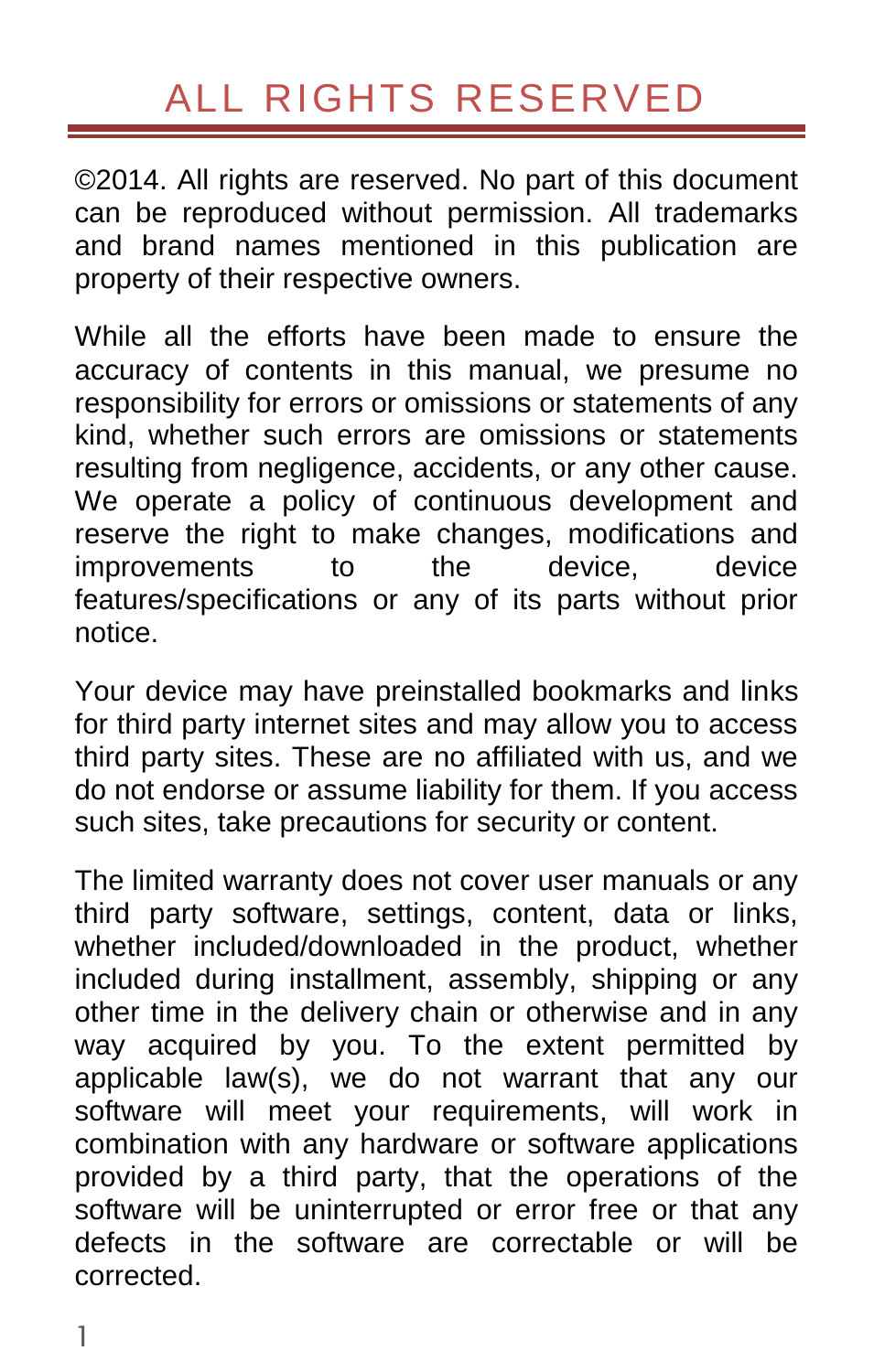*User's Manual is provided just to guide the*  **user about the functionality of the device. This does not seem to be any certificate of technology. Some functions may vary due to modifications and up-gradations of software or due to printing mistake.**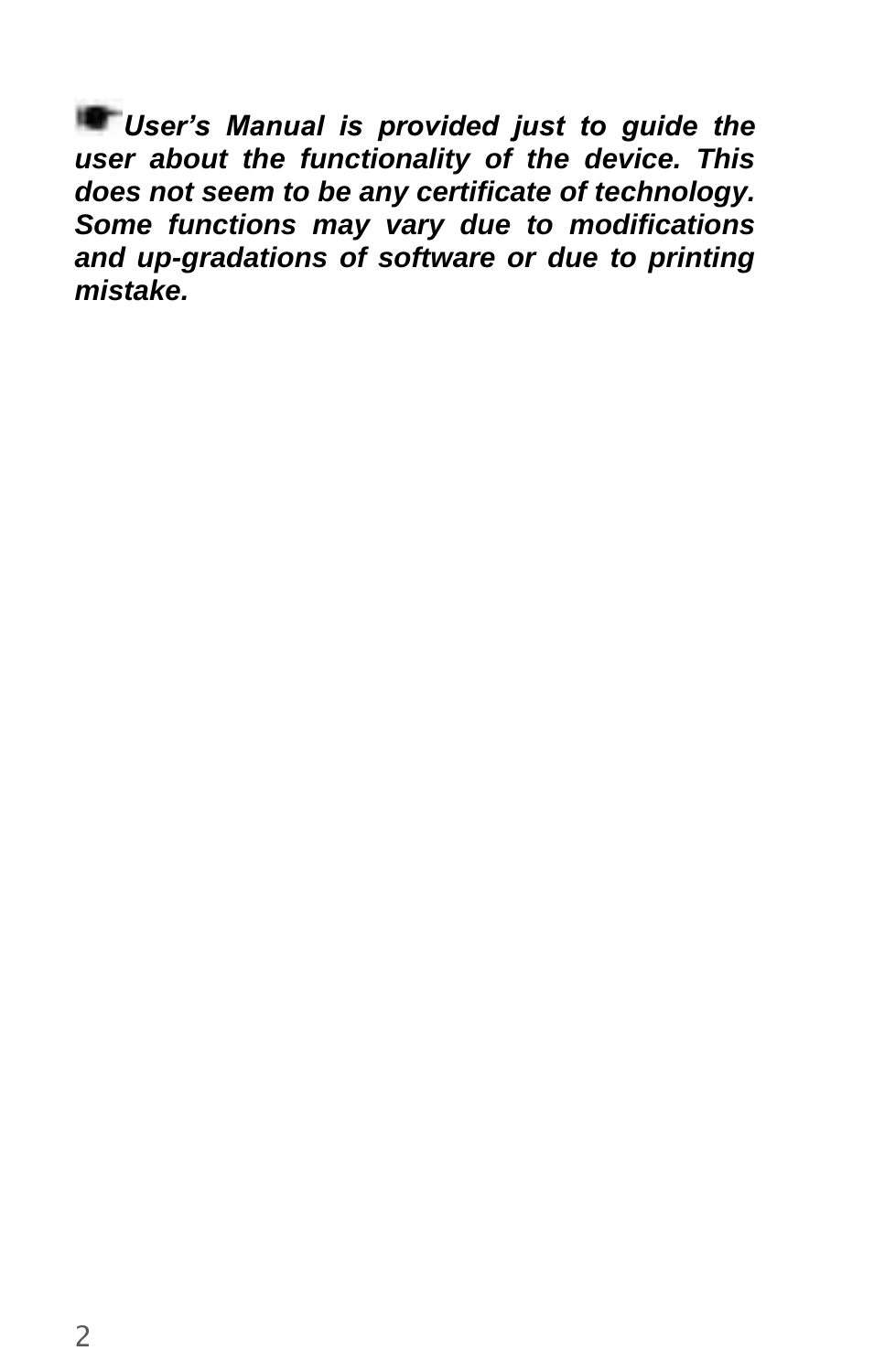# SAFETY PRECAUTIONS

<span id="page-2-0"></span>Please read the following safety guidelines before using the device.

- Do not use the phone while you are driving.
- Do not place magnetic storage media near your phone. Radiation from the phone may erase the information stored on them.
- Keep your phone and its accessories away from children.
- Mobile phones can interfere with the functioning of medical devices such as hearing aids or pacemakers. People having active medical implants should keep their cell phone at least 15 cm away from the implant.
- Permanent hearing loss may occur if you use earphones or headphones at high volume.
- Use a wireless hands-free system (headphone/ headset) with a low power Bluetooth emitter.
- Make sure the cell phone has a low SAR.
- Keep your calls short or send a text message (SMS) instead. This advice applies specially to children adolescents and pregnant women.
- Use cell phone when the signal quality is good.

#### **Notice:**

- Do not dismantle the device or accessories otherwise, manufacturer is not liable to pay for damages as the device and accessories are not covered by warranty.
- $\triangleright$  Use only original batteries and charging devices.
- $\triangleright$  Please back up your important data timely and keep them properly. The company is not liable for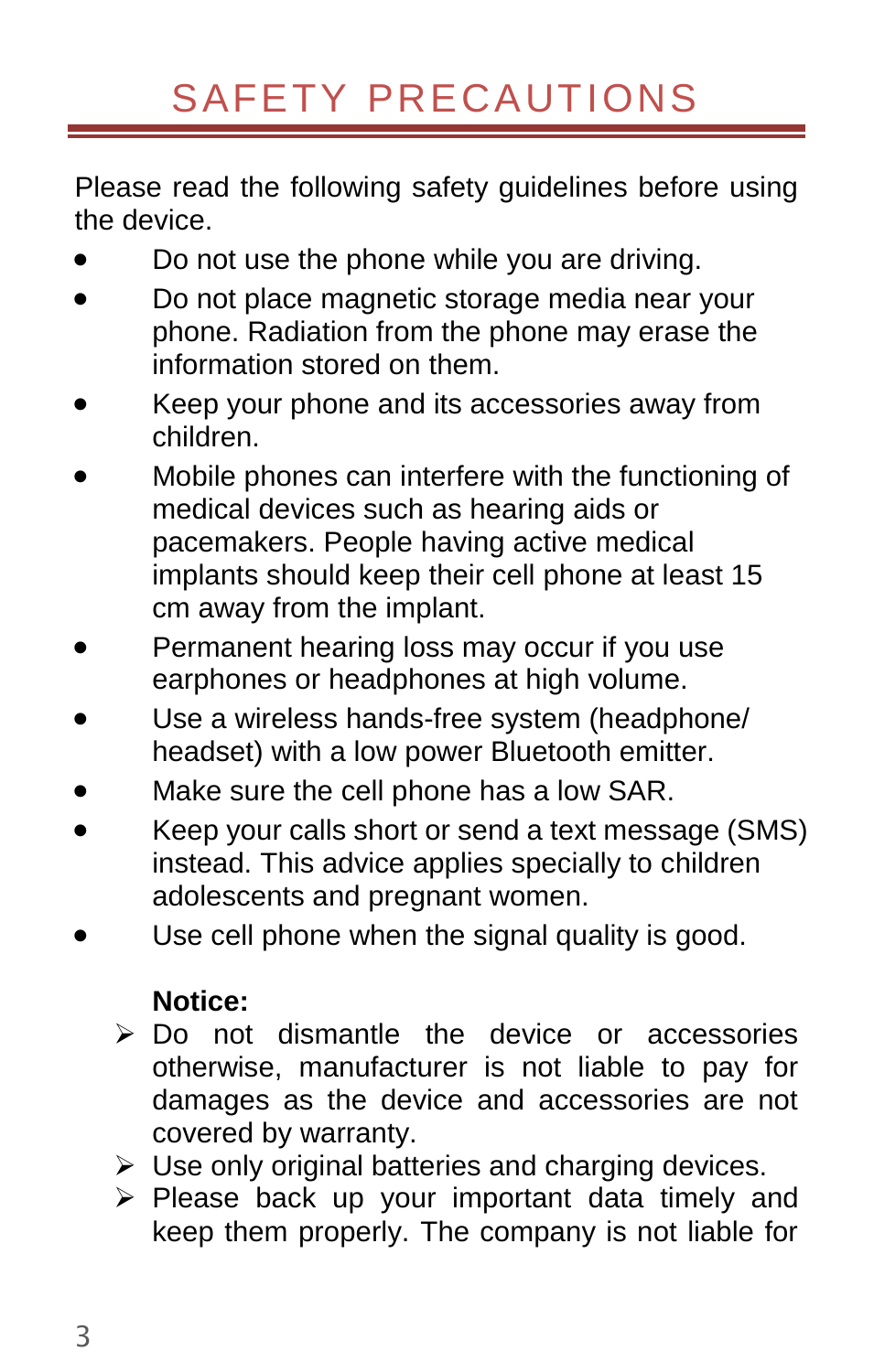any failure to call or loss of data due to mis-operation, poor signal or power cut, etc.

- $\triangleright$  All the screens in this manual are for reference only, and some contents actually displayed may depend upon the presetting of the service provider or the network operator, or the SIM card. If any functions referred to in this manual are different from those of your device, please follow your device.
- $\triangleright$  Do not put use it in a place with flammable gas such as a petrol pumps. The temperature recommended for using the device is 5-35℃. Do not touch the charger, power cable or socket with wet hands. This may cause an electric shock.

**If your phone or any of its accessories do not function normally, then please visit your nearest authorized service facility. The qualified personnel will assist you, and if necessary, will arrange for the service.**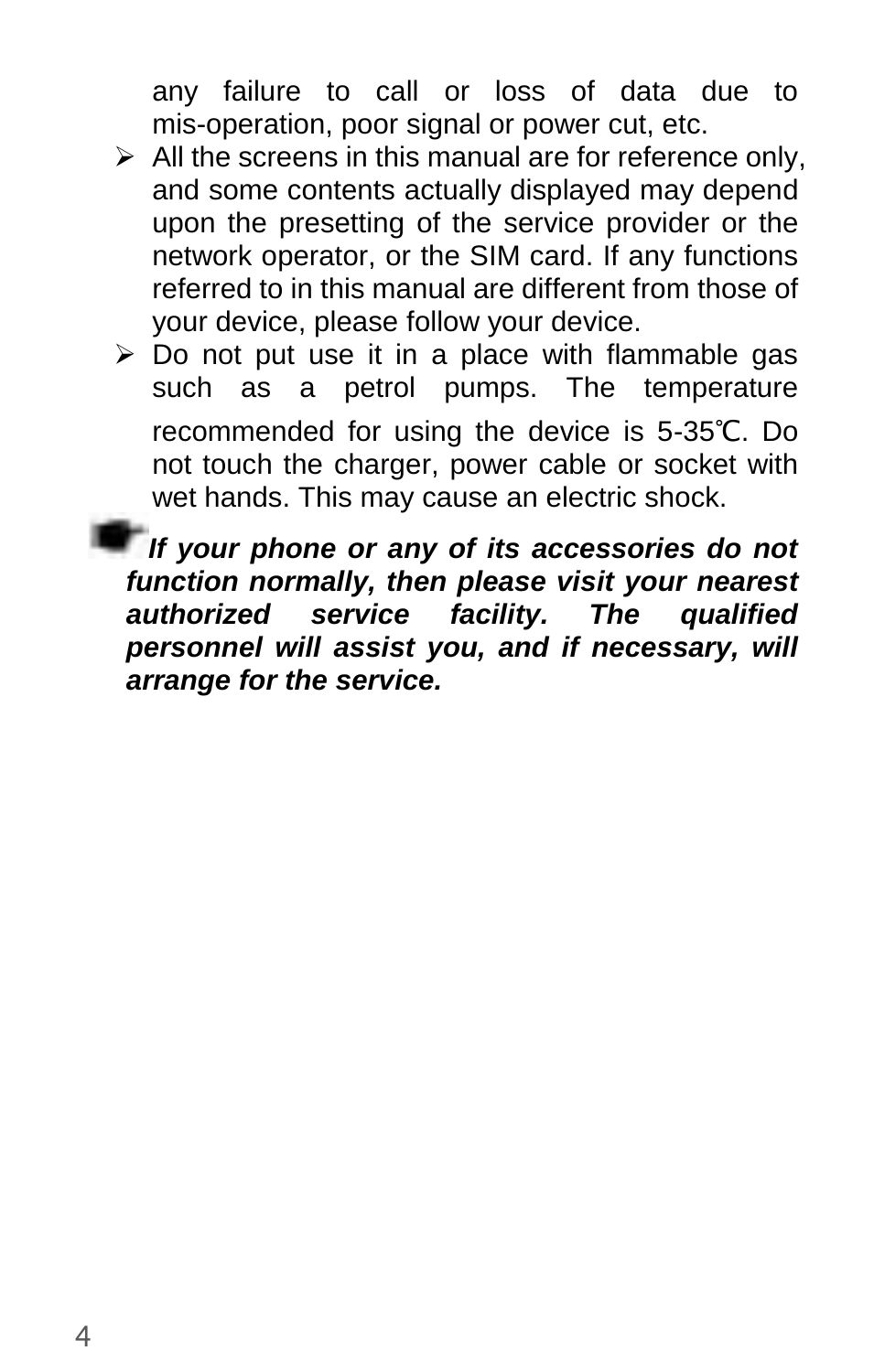# <span id="page-4-0"></span>TABLE OF CONTENTS

| 1. UNDERSTANDING YOUR DEVICE 8     |  |
|------------------------------------|--|
|                                    |  |
|                                    |  |
|                                    |  |
| 2.1 INSTALLING CARDS & BATTERY  10 |  |
| 2.2 POWERING ON/OFF THE DEVICE11   |  |
|                                    |  |
|                                    |  |
|                                    |  |
|                                    |  |
|                                    |  |
|                                    |  |
|                                    |  |
|                                    |  |
| 4.2 CUSTOMIZING SCREEN 16          |  |
|                                    |  |
|                                    |  |
|                                    |  |
|                                    |  |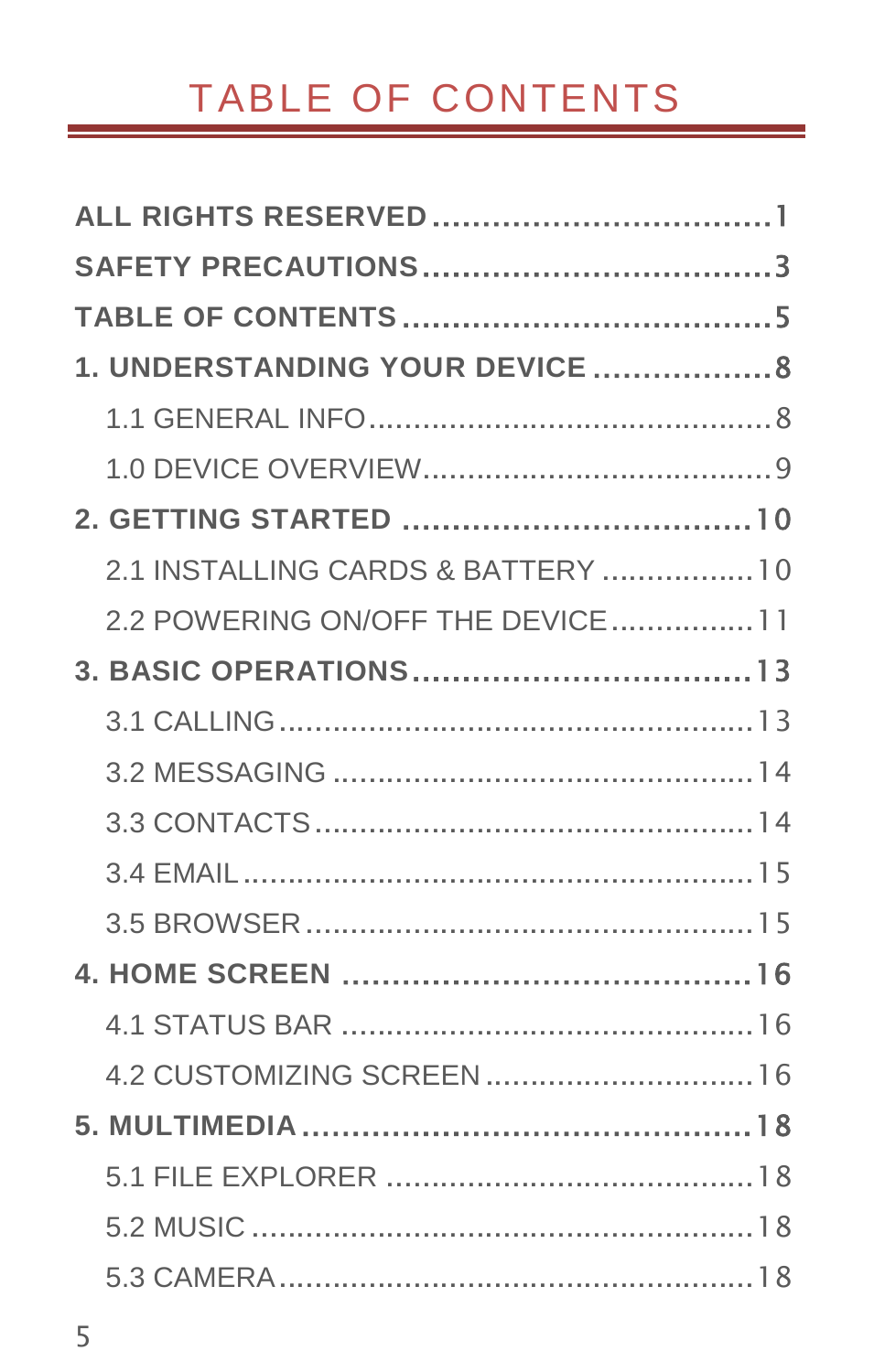| 7.14 SCHEDULE POWER ON/OFF 24 |  |
|-------------------------------|--|
|                               |  |
|                               |  |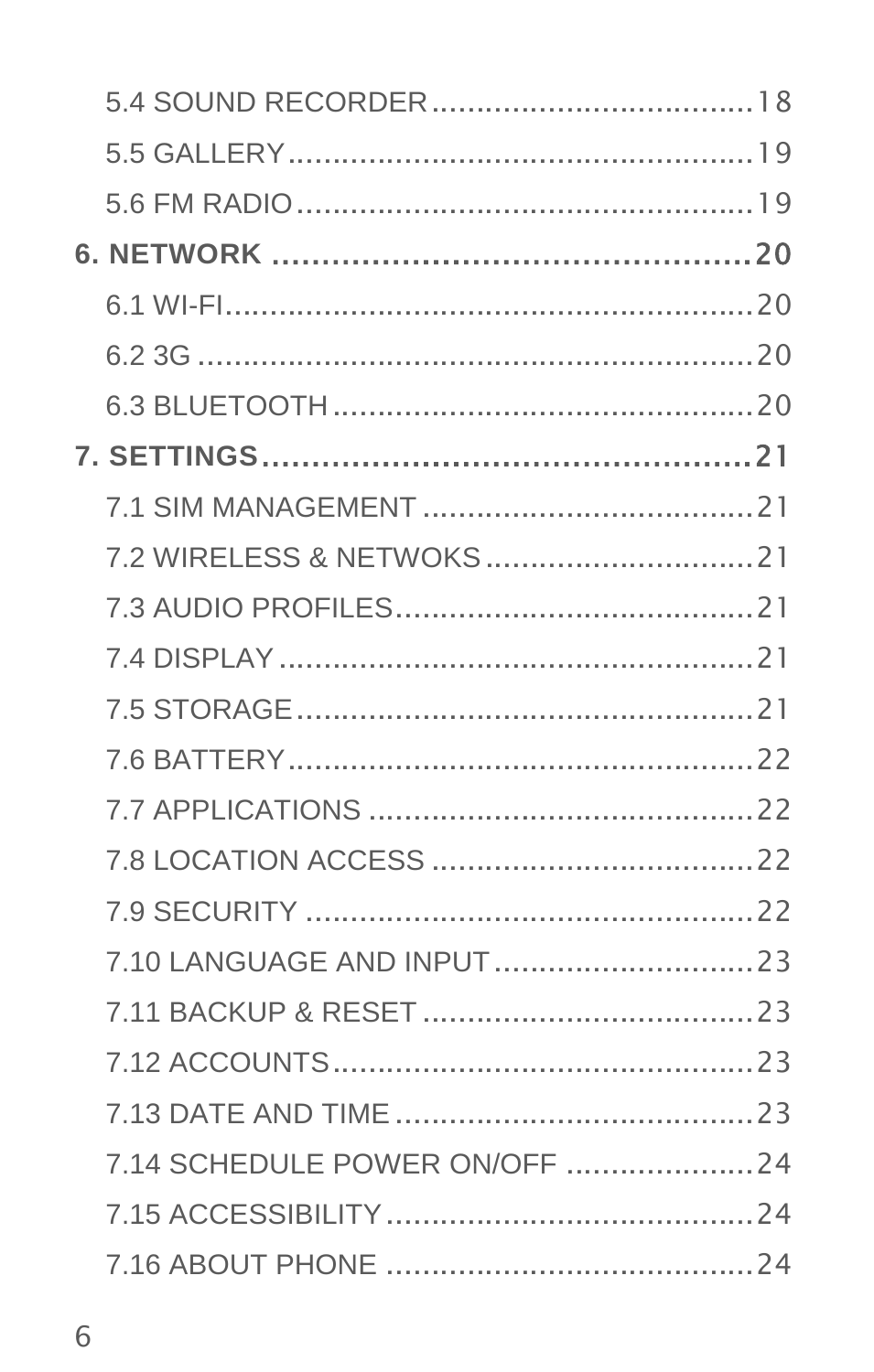| 8. APPLICATIONS AND UTILITIES25 |  |
|---------------------------------|--|
|                                 |  |
|                                 |  |
|                                 |  |
|                                 |  |
|                                 |  |
|                                 |  |
| ENVIRONMENTAL CONCERN 28        |  |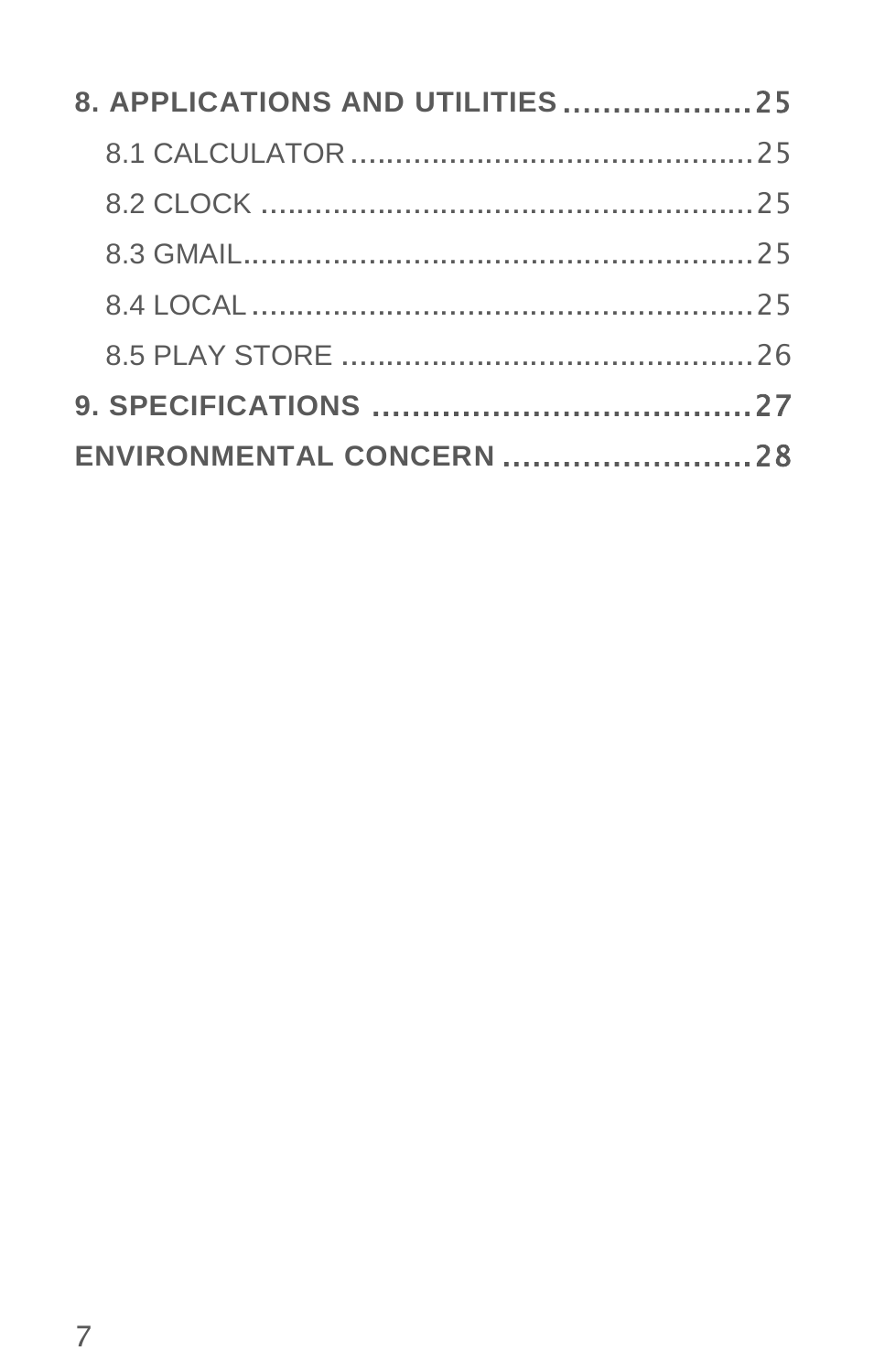# <span id="page-7-0"></span>1. UNDERSTANDING YOUR DEVICE

# <span id="page-7-1"></span>**1.1 GENERAL INFO**

I128 is a multi SIM phone that encloses features, such as **Android version 4.2**, **Wi-Fi**, **1.3 GHz Dual Core Processor**, **5 MP digital Camera**, etc. This phone is provided with two SIM slots for two different SIM cards. The SIM card inserted in the slot1 is called SIM1, and the other one in the slot2 is known as SIM2. You can select to operate SIMs as per your personal and professional needs.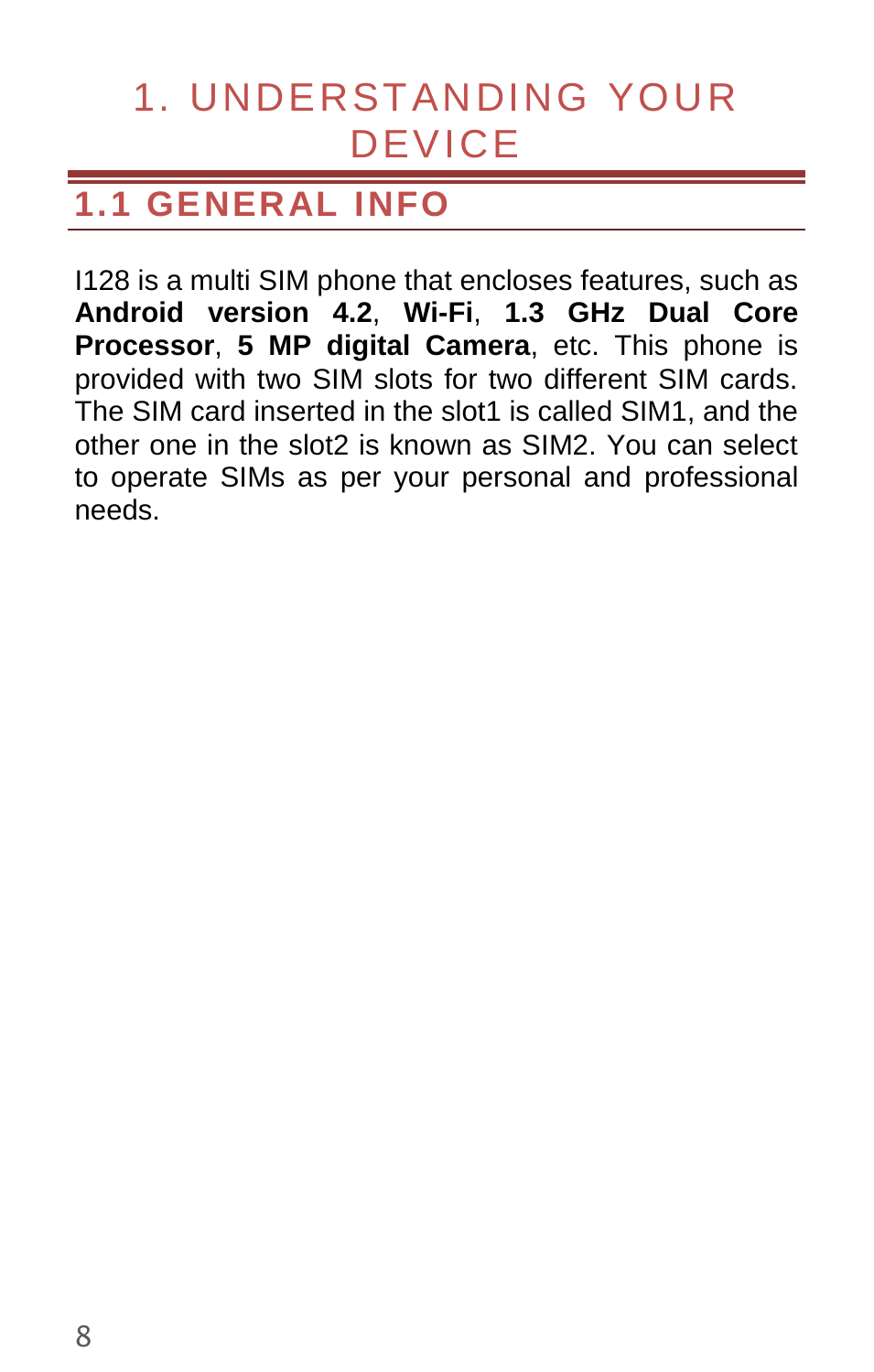# <span id="page-8-0"></span>**1.2 DEVICE OVERVIEW**



### Position of Keys

| 1. USB port           | 2. Front camera lens |
|-----------------------|----------------------|
| 3. Volume control key | 4. Touch Screen      |
| 5. Home Key           | 6. Menu Key          |
| 7. Back Key           | 8. Power Key         |
| 9. Earpiece           | 10. Earphone Jack    |
| 11. Speaker           | 12. Torch            |
| 13. Battery cover     | 14. Camera lens      |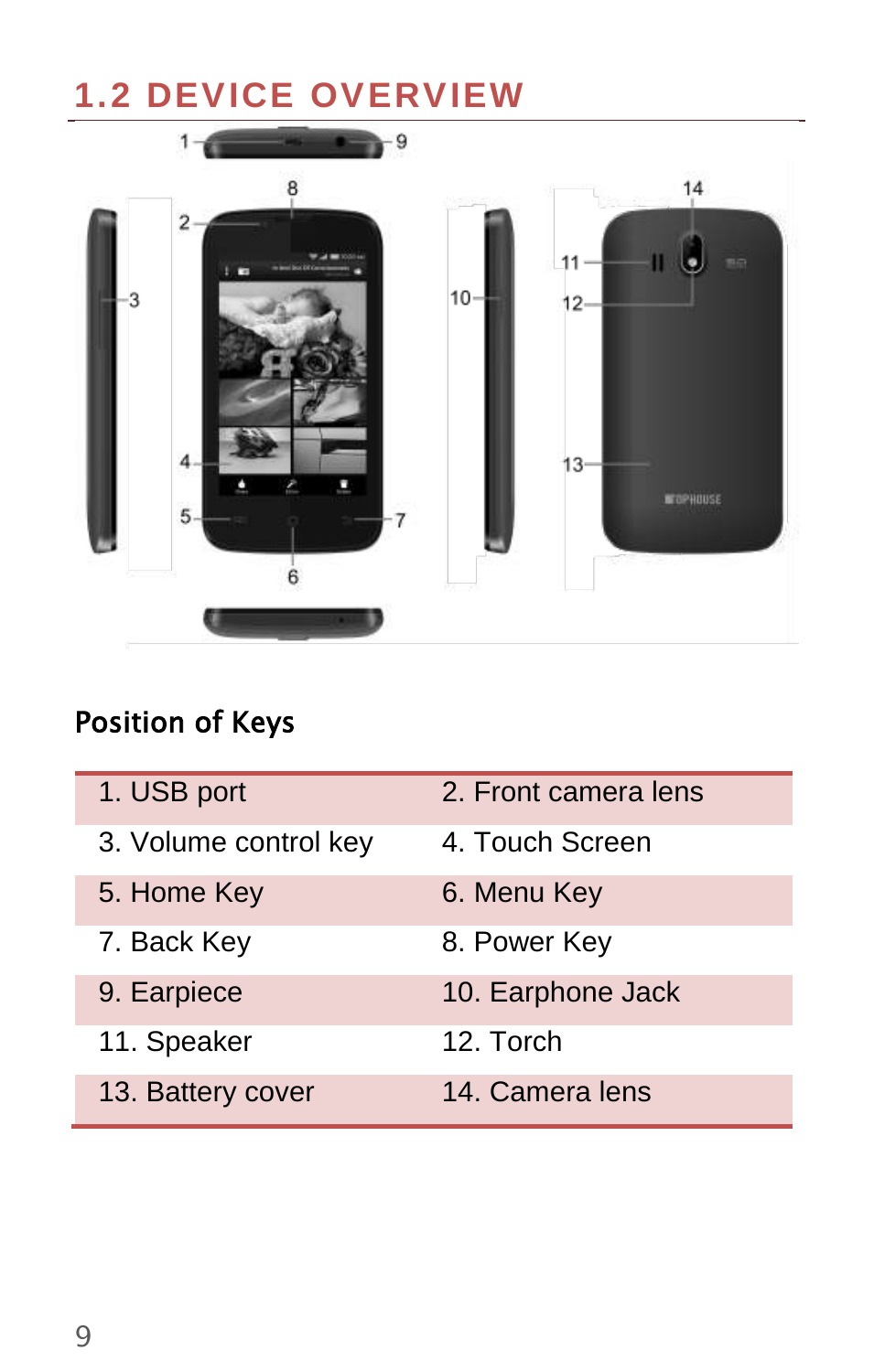# <span id="page-9-0"></span>2. GETTING STARTED

### <span id="page-9-1"></span>**2.1 INSTALLING CARDS & BATTERY**

Please switch off your device before inserting or removing the battery/ SIM card or memory card.

#### **Installing SIM Card and Battery**

Your device is provided with two SIM slots for two different SIM cards. In order to install battery and SIM card in the device, please follow the steps mentioned below:

- Remove the back cover of the device.
- $\triangleright$  Hold the device with the front facing downwards and pull the battery cover.
- $\triangleright$  Insert the SIM cards in the device.
- $\triangleright$  Attach the battery.
- $\triangleright$  Push the battery cover until it clicks into place.



#### **Installing Memory Card**

Your device supports T-Flash card, which is a multimedia memory card used to multiply the memory of the device. The T-flash card is small and should be pulled out and installed carefully and prudently in order to avoid any kind of damage. Please follow the steps mentioned below to install the memory card in the device:

- $\triangleright$  Switch off your device.
- $\triangleright$  Remove the battery cover.
- $\triangleright$  Slot the T-Flash memory card into the slot.
- $\triangleright$  Attach the battery.
- $\triangleright$  Fix the battery cover until it mount properly into place.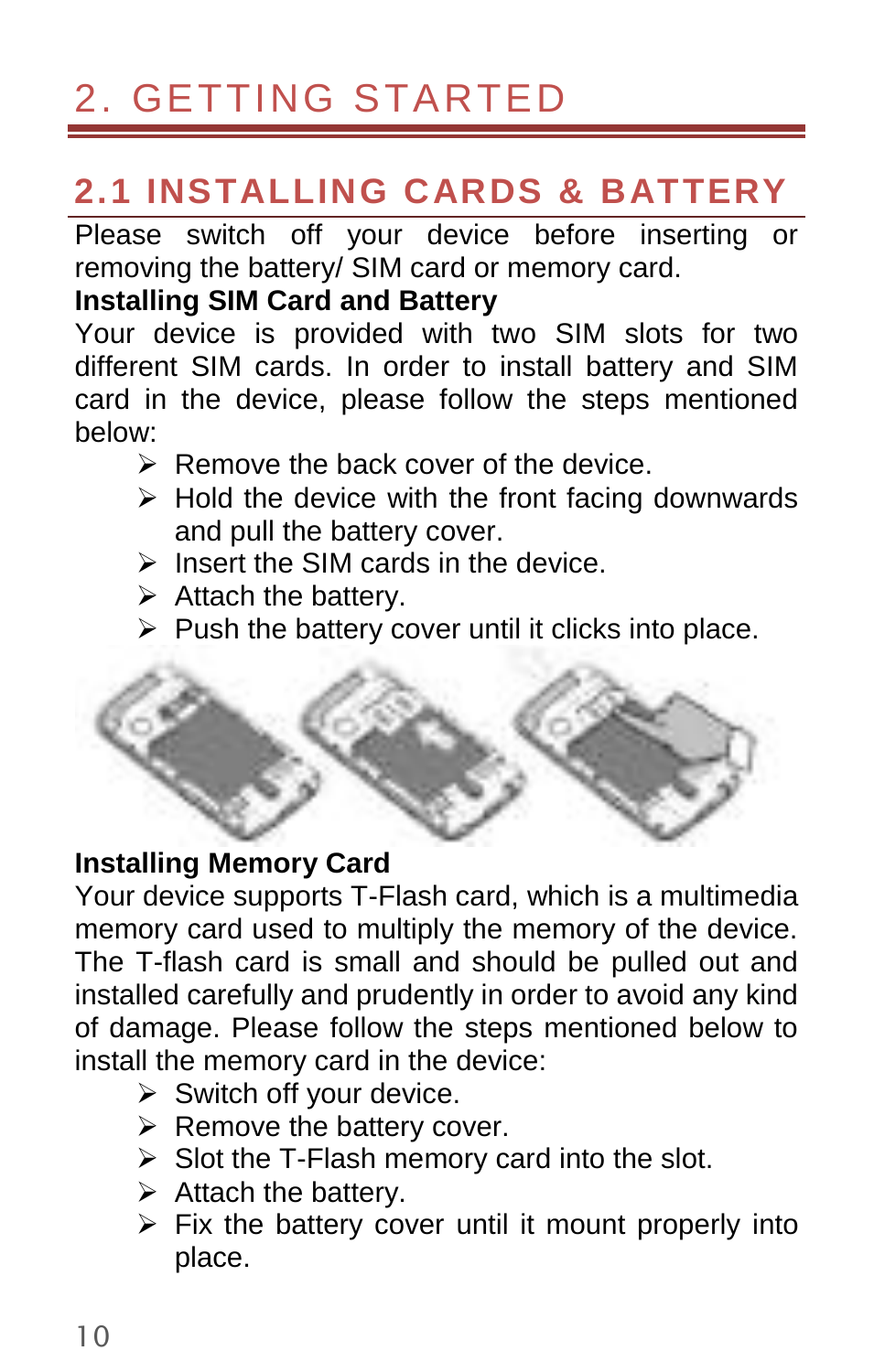

#### **Charging the Battery**

The device prompts a warning tone and message stating insufficient battery when the battery power is low.

Please follow the instructions mentioned below to charge your device:

- $\triangleright$  Plug the connector of the charger into the jack of the device.
- $\triangleright$  Plug the charger into a standard AC wall outlet.



device for the first time. It is recommended to charge the battery for three hours before using the device for the first time.

### <span id="page-10-0"></span>**2.2 POWERING ON/OFF THE DEVICE**

#### **Turning On the Device**

After installing the SIM cards and charging the battery, you are now ready to turn on your device.

- $\triangleright$  Long press and hold the Power Key to turn on the device.
- $\triangleright$  The first screen that appears is known as the home/idle Screen.
- $\triangleright$  Drag the lock icon sidewards to unlock the screen.
- $\triangleright$  If the screen turns off, then short press the Power Key to turn on the display.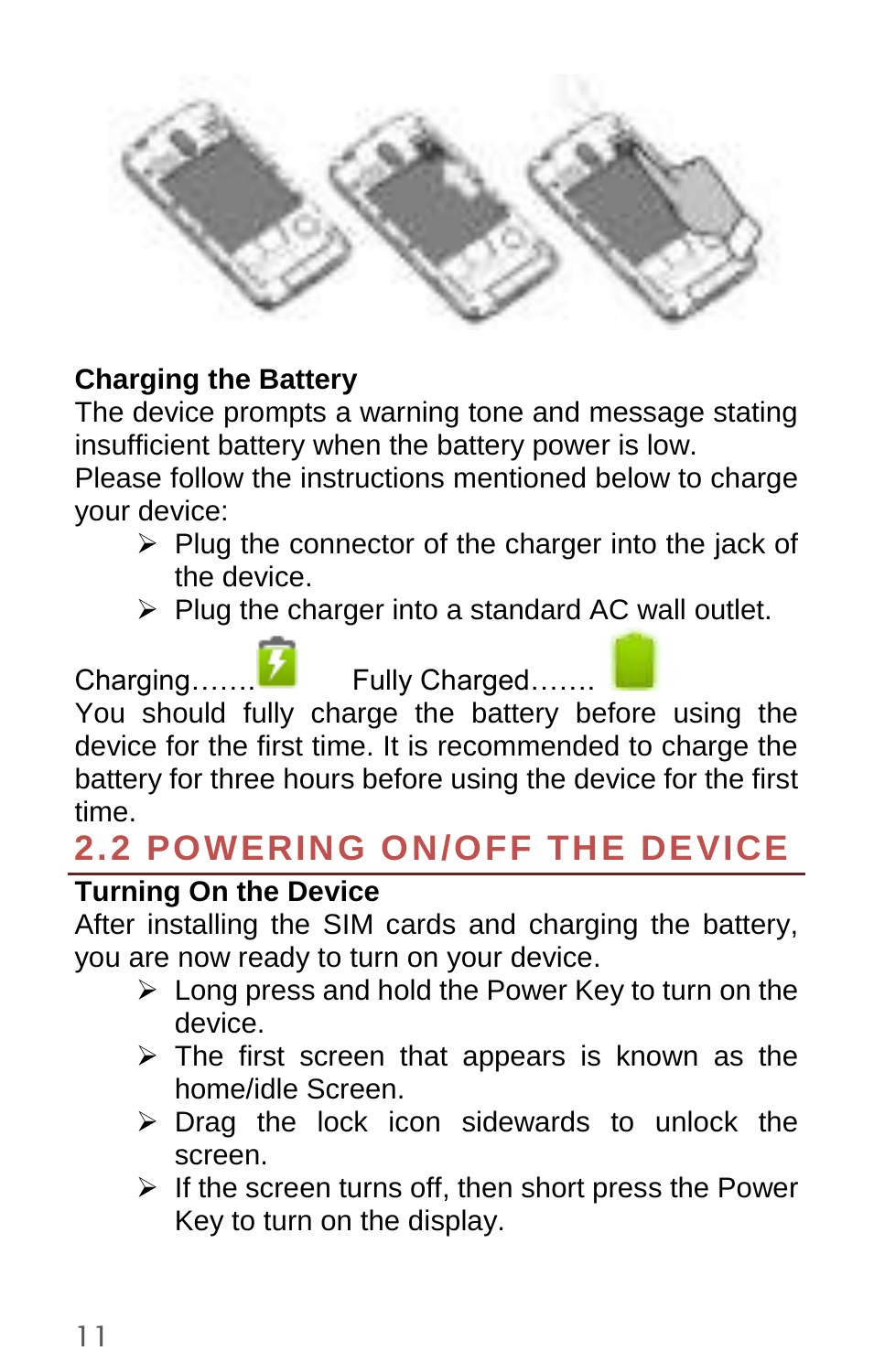#### **Turning Off the Device**

- $\triangleright$  Press and hold the Power Key for 3 seconds.
- A pop-up window appears, select Power off.
- $\triangleright$  Select OK to confirm.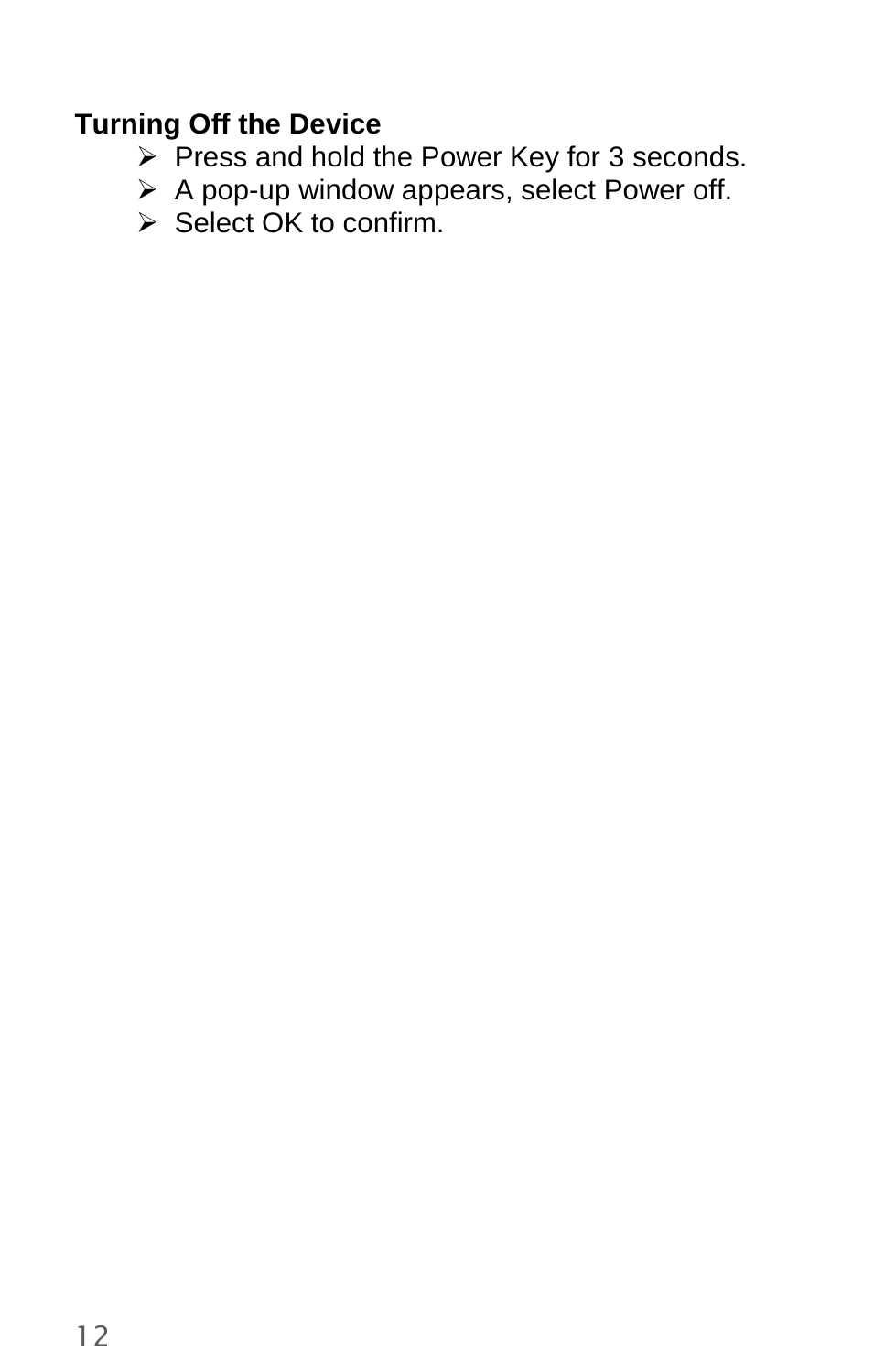# 3. BASIC OPERATIONS

### <span id="page-12-1"></span><span id="page-12-0"></span>**3.1 CALLING**

### **To Make Calls**

If the icon **I** appears on the screen, then you can make or receive calls.

To make a call, please follow the steps mentioned below:

- $\triangleright$  Enter the Main Menu, select Phone.
- $\ge$  Enter the phone number using the on-screen keyboard.

### **Tap to delete a wrong number. Tap and hold it to erase the entire number.**

- $\triangleright$  After entering phone number, tap
- $\triangleright$  To end the call, tap

#### **Answer/Reject an Incoming Call**

When you receive an incoming call, a notification message appears on the screen. In order to accept the

call, drag  $\Box$  towards right. If you wish to reject the call,

towards left

#### **Other Options during the call To put a call on hold**

If you are having a call conversation and there is another incoming call, select hold to put the first call on hold. To unhold the call, select unhold.

#### **To set up conference calls**

- $\triangleright$  If you are already having a call conversation, select Hold to put the call on hold.
- $\triangleright$  Select Add Call to make another call.
- $\triangleright$  After connecting to the second call, select merge calls to set up the conference call.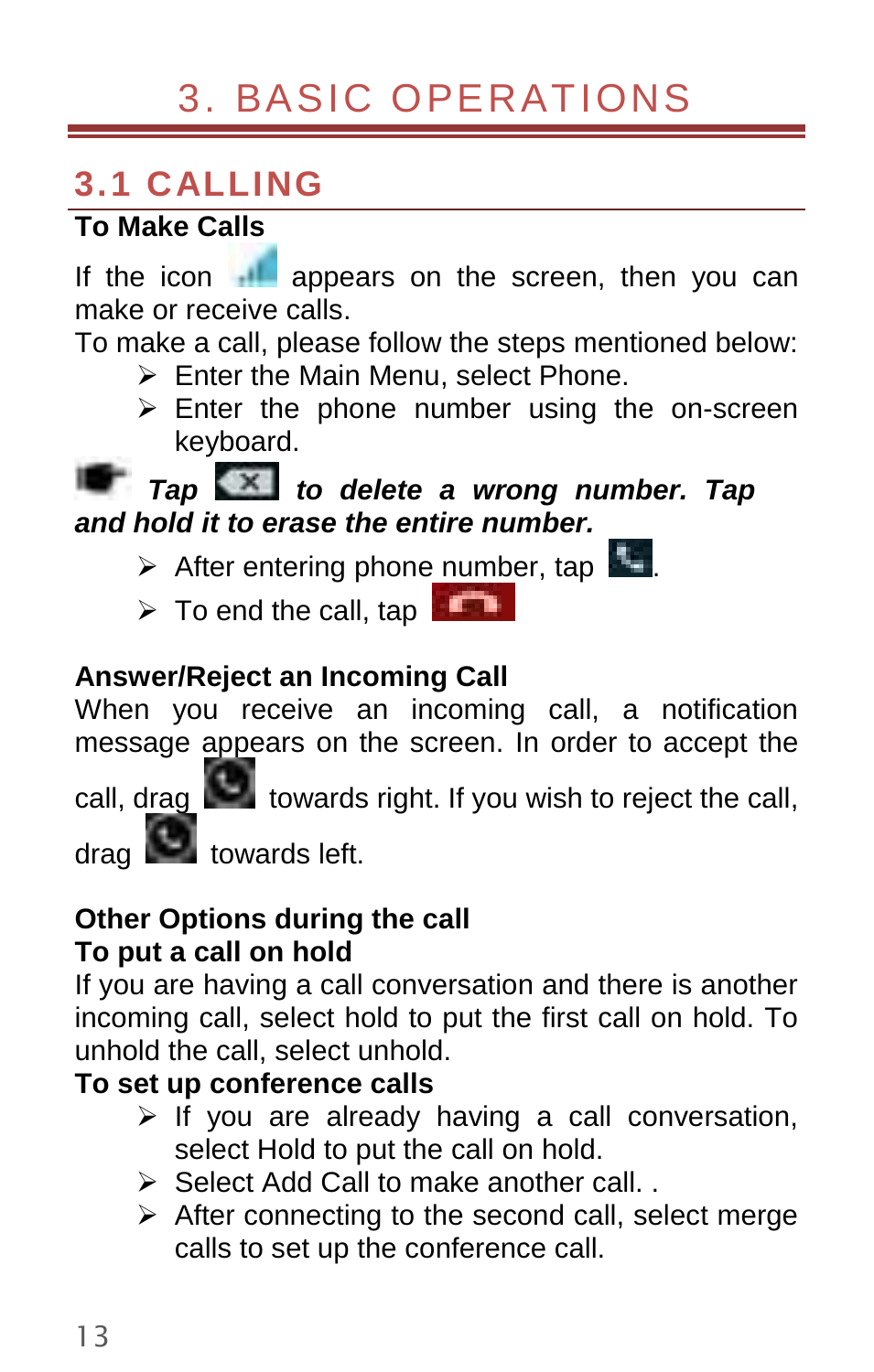## <span id="page-13-0"></span>**3.2 MESSAGING**

Your device features, sending and receiving of SMS (Short Message Service) and MMS (Multimedia Message Service). Go to Main Menu and then select Messaging.

### **Creating a Message**

- $\triangleright$  Tap  $\blacksquare$  Compose new message.
- $\triangleright$  In To field; enter the recipient's phone number.
- $\triangleright$  Type message in the Type to compose field.
- $\triangleright$  Tap  $\blacksquare$  to Send.

### **Receiving and Managing Messages**

When you send and receive messages to or from a contact, these messages are grouped as a message thread. A message thread looks like an exchanged conversation.

#### **MULTIMEDIA MESSAGE**

A Multimedia message or MMS can contain letters, an image, an audio or video file. To create and send a MMS, please follow the steps mentioned below:

- > Enter the Main Menu, select Messaging.
- $\triangleright$  Tap  $\begin{array}{|c|c|} \hline \end{array}$  Compose new message.
- $\triangleright$  Select Menu  $\triangleright$  Add subject.
- $\triangleright$  In the To field, enter the recipient's phone number or email address and enter the Subject.
- $\triangleright$  To insert a picture or video file, etc, tap
- $\triangleright$  To insert text, tap Type to Compose, and then enter your message.

# <span id="page-13-1"></span>**3.3 CONTACTS**

Contacts refer to the phonebook that lets you store names, phone numbers, e-mail addresses and other information. You can save information such as name, picture, phone numbers, e-mail addresses, etc for each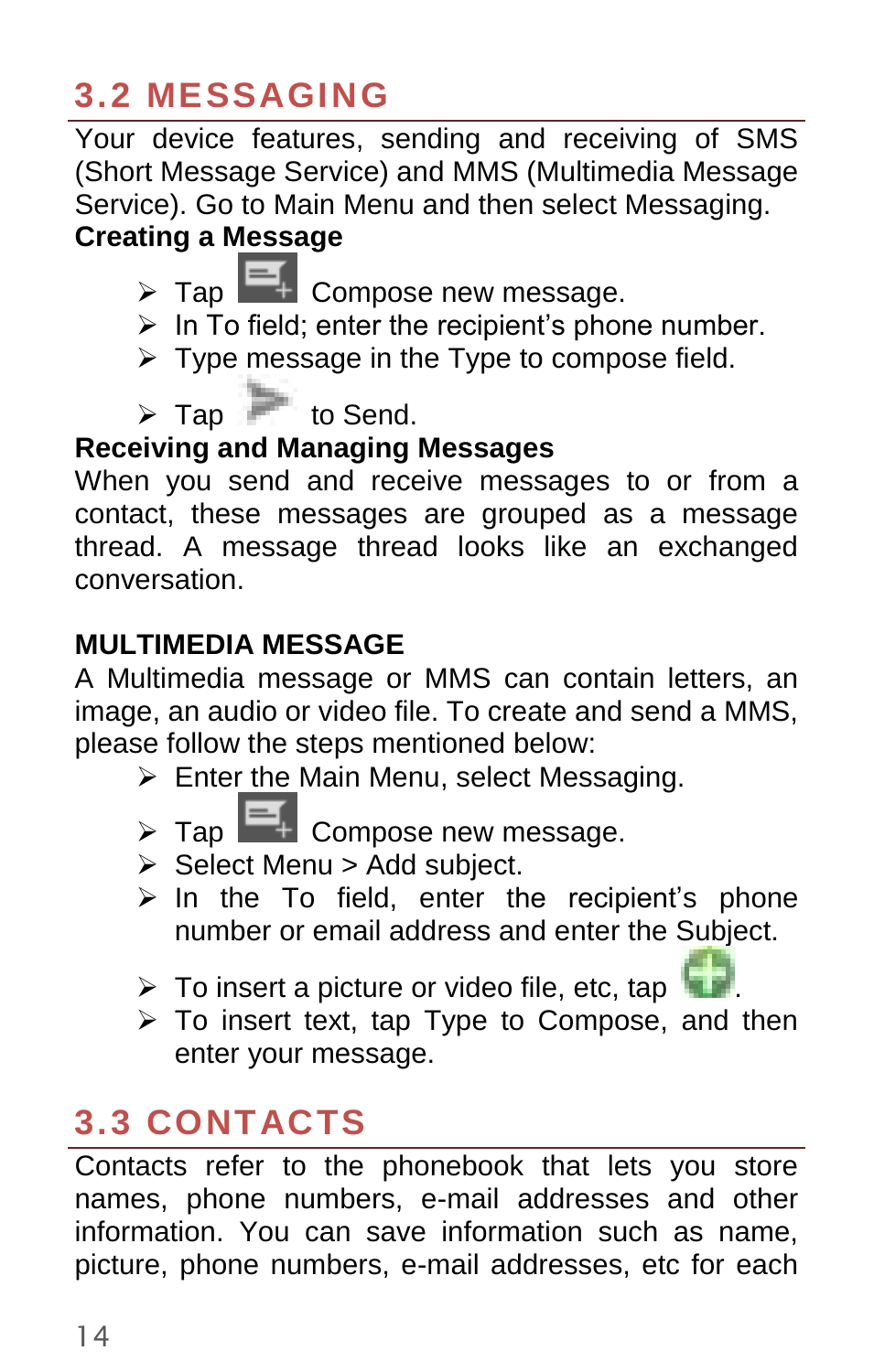contact listed in your Contacts menu.

### **To add a Contact**

- $\triangleright$  Enter the Main Menu select Phone.
- $\triangleright$  Enter number > Tap Menu > Add to contacts > Create New contact.
- $\triangleright$  Select the Storage location.
- $\triangleright$  You can enter contact information such as name, phone number, email address etc, if you select storage as "Phone".
- $\triangleright$  Tap Done to save the contact.

Tip: Or enter the Main Menu and select People,

tap create New contact.

#### **To import contacts**

- Enter the Main Menu select Phone.
- > Tap Menu > Import/Export.
- $\triangleright$  Select copy contacts from Phone contact/ Phone storage/ SIM card/ SD card.
- Select Next.
- > Select copy contacts to SIM card/SD card/Phone storage
- Select Next.
- $\triangleright$  Select "Selected" to import all contacts or mark the required contacts.
- Select OK

### <span id="page-14-0"></span>**3.4 EMAIL**

Your device allows you to compose, read and send emails.

### <span id="page-14-1"></span>**3.5 BROWSER**

Browser is a tool which enables you to access the Internet.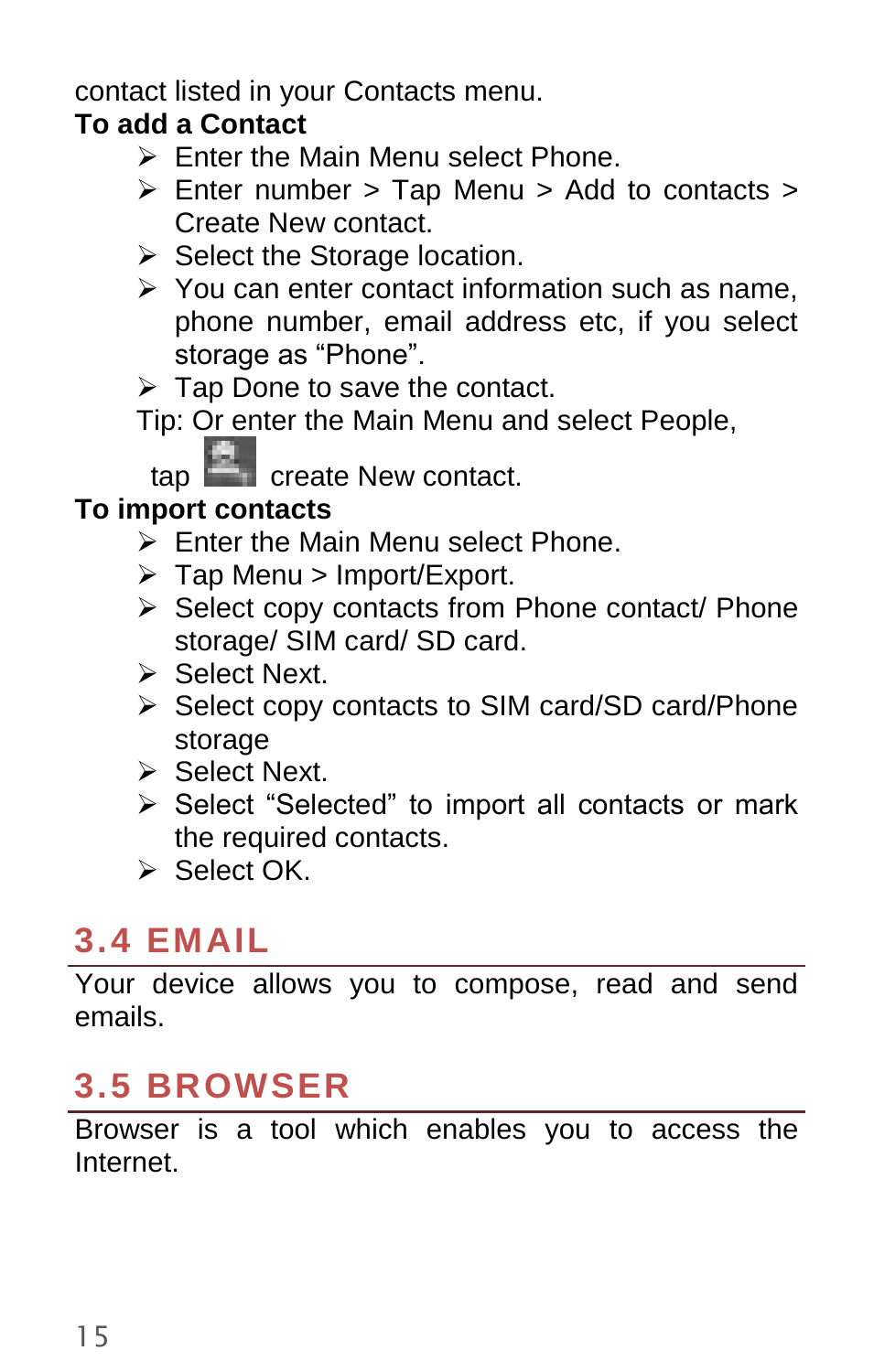# 4. HOME SCREEN

## <span id="page-15-1"></span><span id="page-15-0"></span>**4.1 STATUS BAR**

The Status bar icons indicate different types of information. The table below lists various icons that might appear on the status bar of the device.

| Network intensity of SIM card 1 or SIM<br>card 2 |
|--------------------------------------------------|
| Battery level of the device                      |
| New short message                                |
| Missed call notification                         |
| <b>USB</b> connected                             |
| <b>Bluetooth is activated</b>                    |
| Wi-Fi is connected.                              |
| GPRS network is in use.                          |

### <span id="page-15-2"></span>**4.2 CUSTOMIZING SCREEN**

The device features a touch screen with idle displays and access to utilities at just one-touch. So swipe right or left to navigate through various screens accessing your favorite features without entering the main menu. Each screen can be customized by adding various widgets. shortcuts and folders.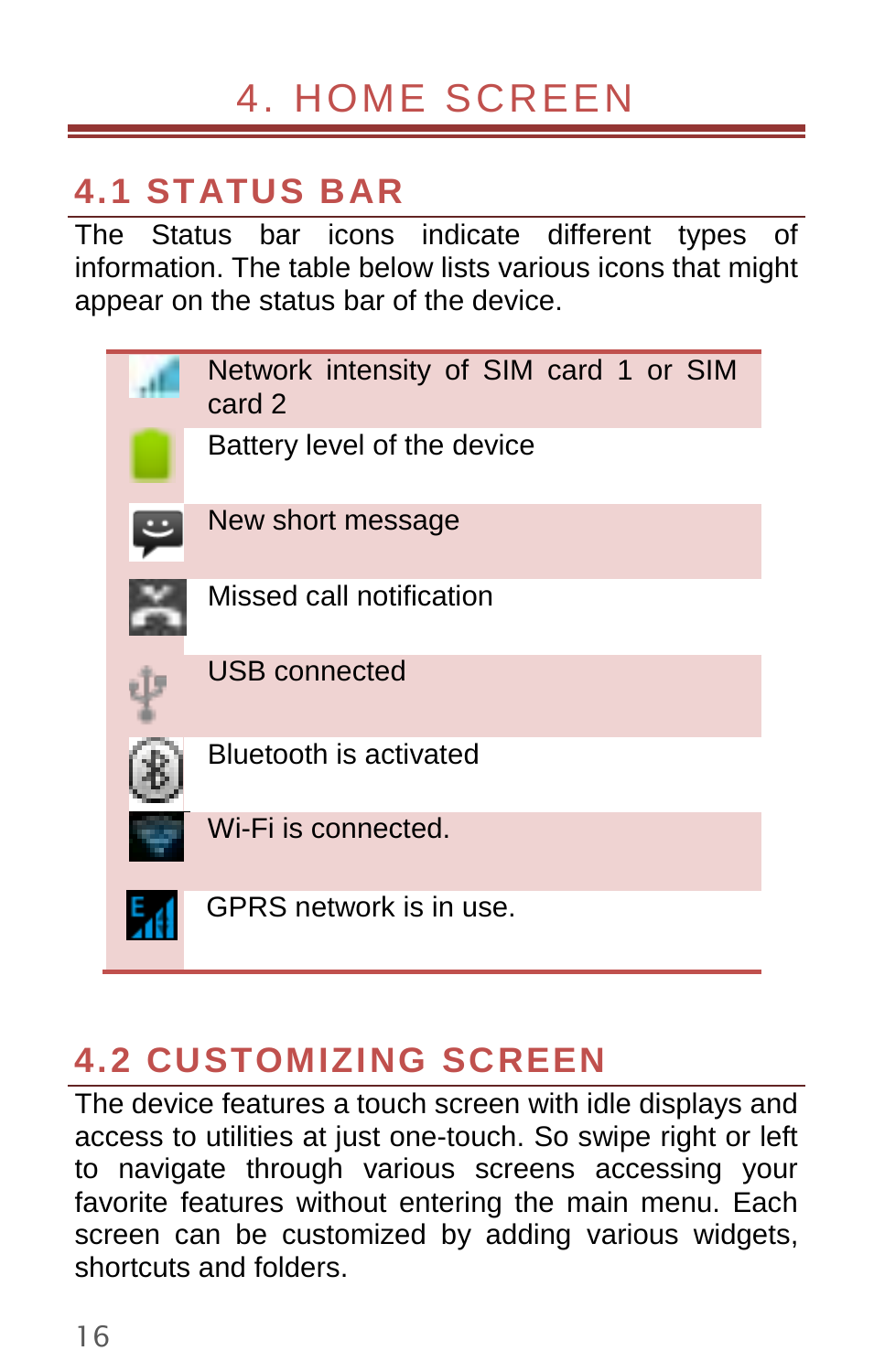#### **Shortcuts**

In order to add a shortcut on the screen: Long press on the desired application to add on the screen.

#### **Widgets**

Save time with live updates right on Home screen and get all of your personalized updates at one place.

#### **Setting the wallpaper**

You can customize the wallpaper of your Home screen with default wallpaper or with pictures taken from your device.

- $\triangleright$  In the idle mode, tap Menu Key > Wallpaper.
- $\triangleright$  Select your desired wallpaper from the various options:
	- **Home Screen**
	- **Communist Screen**
	- Home and Lock Screen

 $\bullet$ 

#### **Rotating Your Mobile Phone Screen**

- $\triangleright$  The orientation of most screens will change to landscape or portrait view when you rotate your phone sideways.
- $\triangleright$  On the Home screen, tap  $\triangleright$  Settings > Display > Auto-rotate screen to disable this function.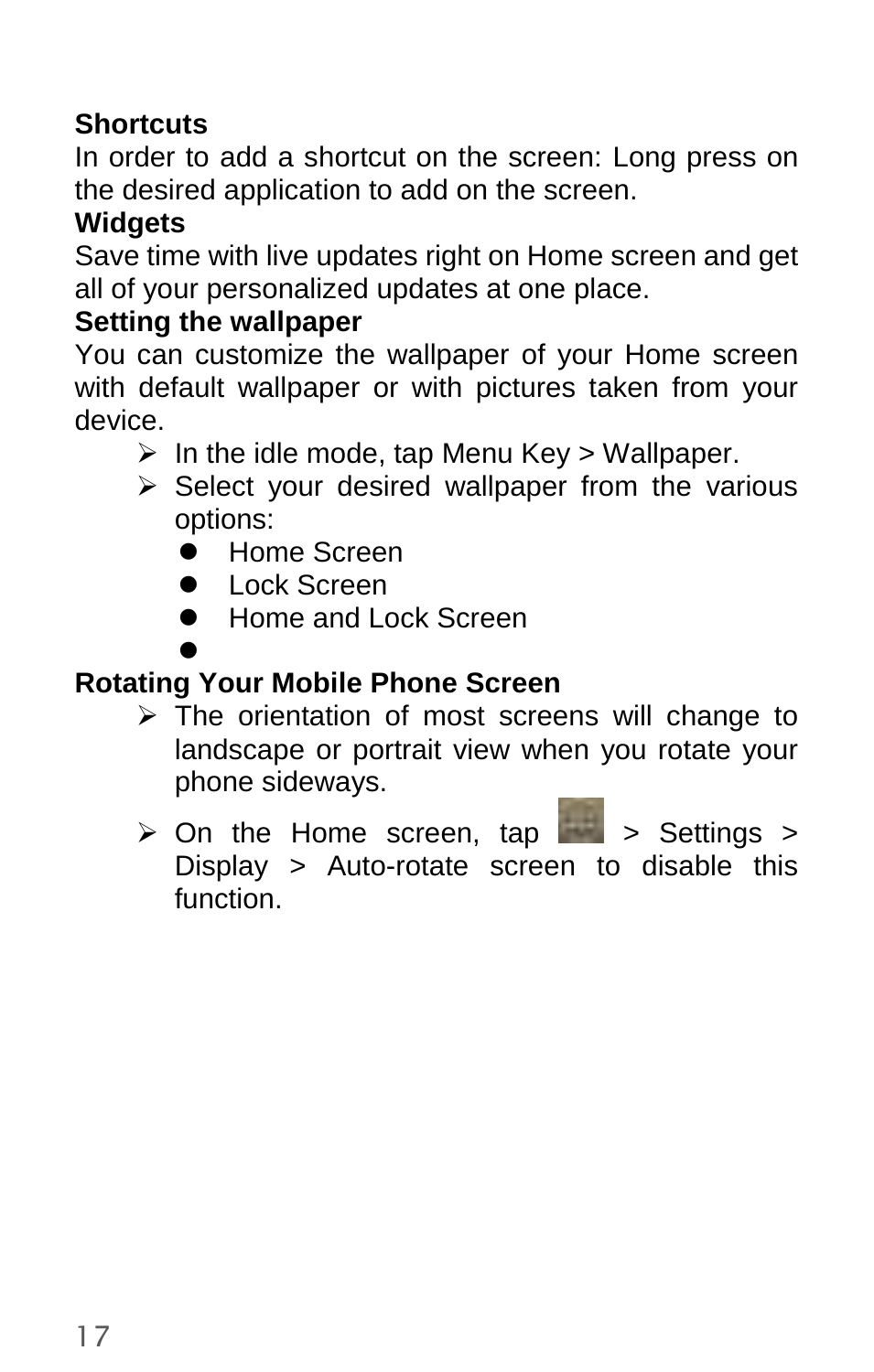# <span id="page-17-1"></span><span id="page-17-0"></span>**5.1 FILE EXPLORER**

You can browse, open and manage the data saved in the Device and Memory card by accessing the File Manager sub-menu. The device provides a certain space for users to manage files and supports the T-Flash card. You can use the file browser to conveniently manage various directories and files on the T-Flash card.

### <span id="page-17-2"></span>**5.2 MUSIC**

Use the Music to play music files. The songs saved in your SD Card can be played using the Music Player of the device.

- $\triangleright$  Tap select Application tab
- Select Music

The songs are categorized by Artists, Albums and Songs. You can make your favorite playlist by long pressing on a song and selecting Add to Playlist.

### <span id="page-17-3"></span>**5.3 CAMERA**

Your device is equipped with camera and camcorder, which enables you to capture photos and videos. The rear camera is 2 megapixels.

# <span id="page-17-4"></span>**5.4 SOUND RECORDER**

You can use the sound recorder to record sounds and

also select to save the recordings in your phone. Tap select Application tab > Sound Recorder. When in the sound recorder interface, press menu key to select recording mode.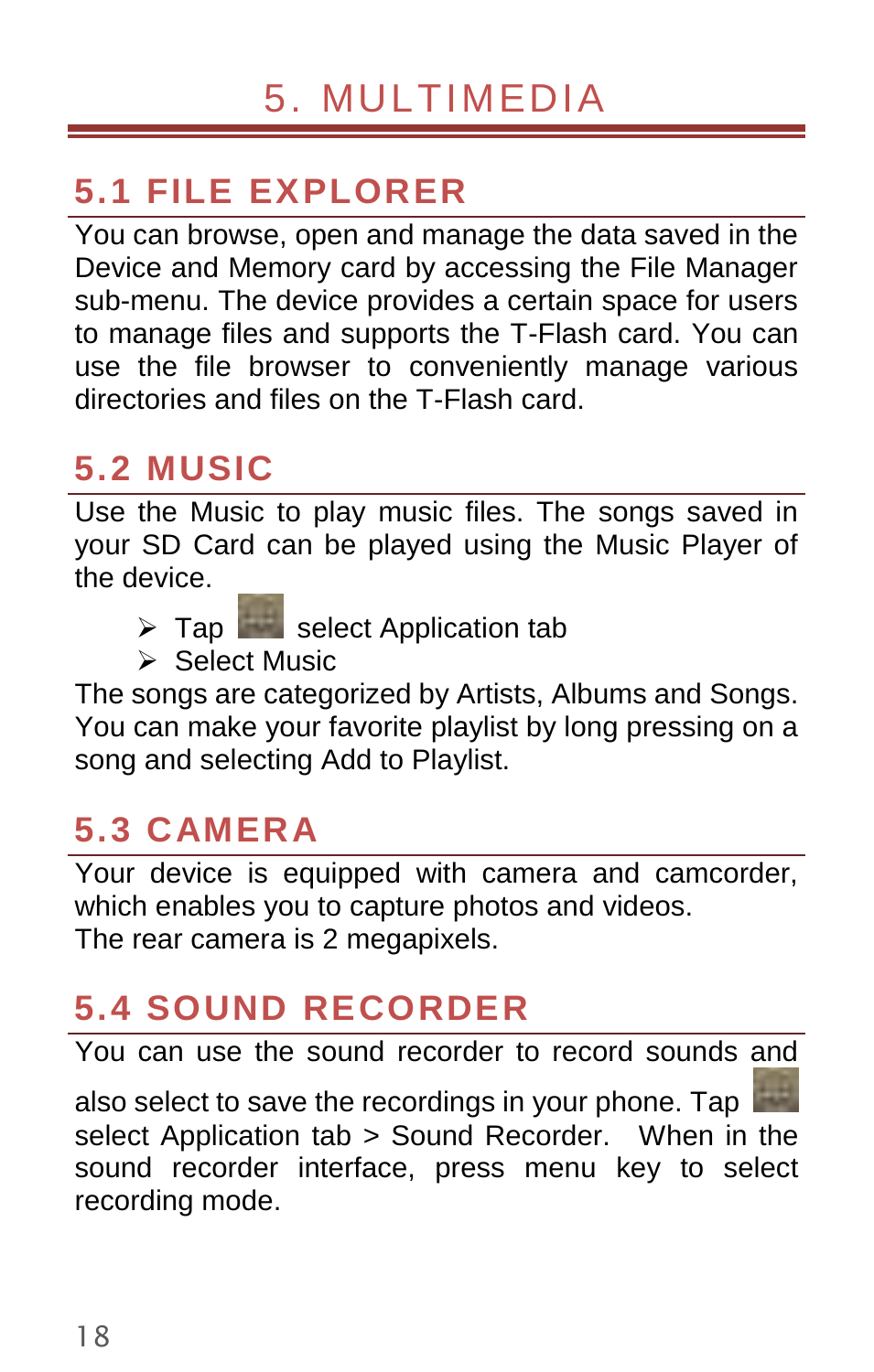## <span id="page-18-0"></span>**5.5 GALLERY**

You can view the captured images, recorded video clips, and downloaded images in the Gallery.

The picture folder and video folder will be displayed. Select to view the camera pictures or camera videos. The images or videos will be displayed in thumbnails.

### <span id="page-18-1"></span>**5.6 FM radio**

You can use your phone to listen to FM radio stations once the original Headset is plugged into the connector. Please press the side key to adjust music volume.

Tap  $\bigcup$  to exit FM radio function. Tap the ( $\bigcup$   $\bigcup$ ) to search the channels.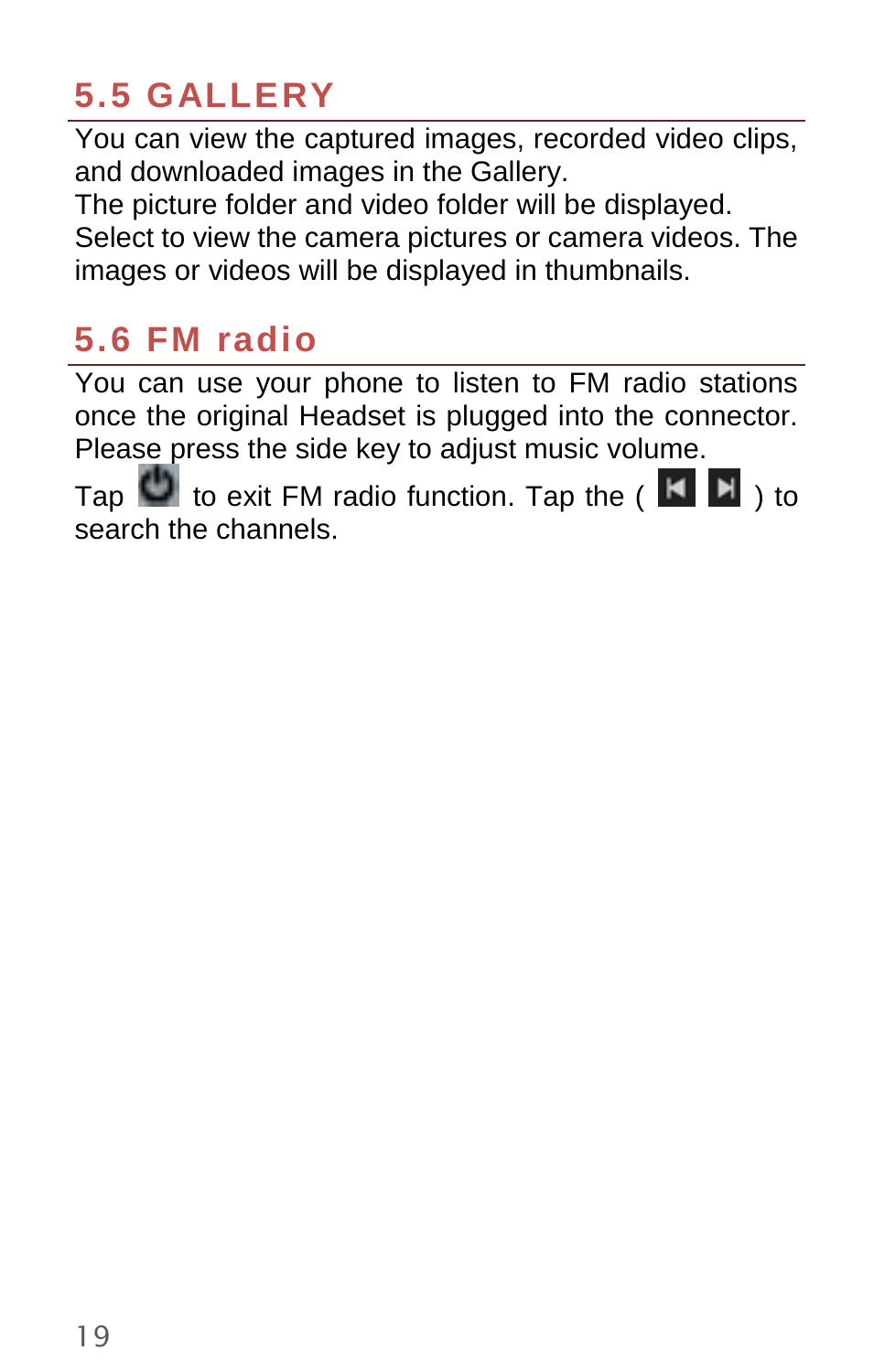### <span id="page-19-1"></span><span id="page-19-0"></span>**6.1 WI-FI**

Connect to a wireless network to browse Internet.

- $\triangleright$  Enter Main Menu and tap Settings.
- > Tap 'ON' to activate Wi-Fi.
- $\triangleright$  Tap Wi-Fi > Network notification to start detecting networks. The available networks will then be listed.
- $\triangleright$  Tap Add Wi-Fi network to add a connection.

### <span id="page-19-2"></span>**6.2 3G**

The device supports WCDMA protocol. Please make sure that you device is turned off, then insert or remove the SIM card.

### <span id="page-19-3"></span>**6.3 BLUETOOTH**

You can transfer data, such as music to other device using Bluetooth. Search the device and accept/transfer data. The received data is automatically stored in the directory.

- $\triangleright$  Access Settings by entering the main menu
- ▶ Check Bluetooth to turn on Bluetooth
- > To make your device discoverable, select bluetooth settings and check discoverable.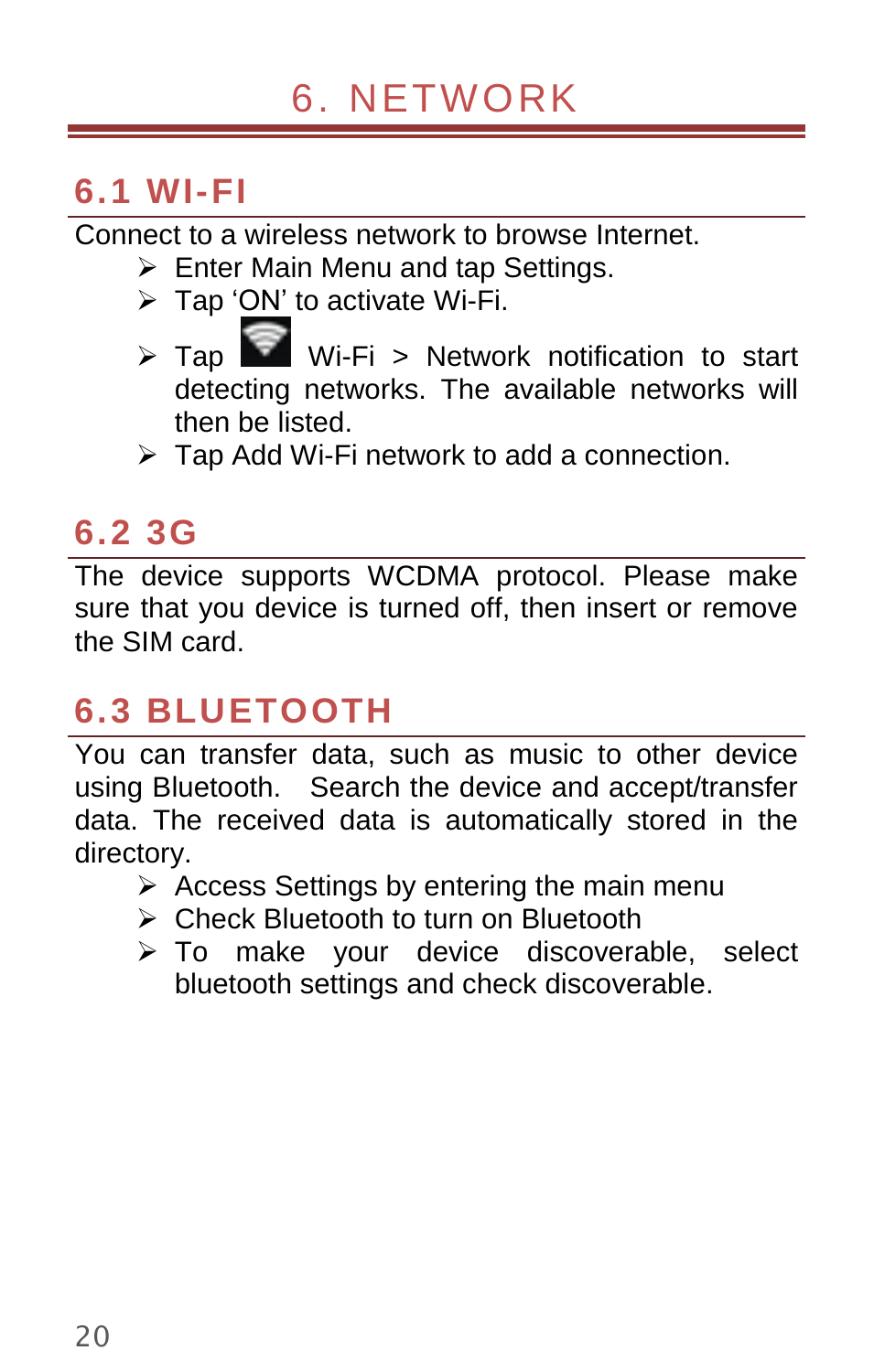### <span id="page-20-1"></span><span id="page-20-0"></span>**7.1 SIM MANAGEMENT**

Your device supports two SIM cards, which can be managed by accessing the SIM Management sub-menu. You can view/change the roaming settings of the cards using this menu.

# <span id="page-20-2"></span>**7.2 WIRELESS & NETWOKS**

Access this sub-menu to change/view the Wi-Fi, Bluetooth, Mobile Networks, VPN settings, etc. Please refer to network section for detailed information on Wi-Fi and bluetooth.

# <span id="page-20-3"></span>**7.3 AUDIO PROFILES**

Your device provides four pre-defined user profiles that allow the operations of the device to best suit the environment you are in. The profiles are General, Silent,

Meeting and Outdoor. The Touch in icon adds a new

profile; tap the incon to select Reset to restore the default settings.

### <span id="page-20-4"></span>**7.4 DISPLAY**

With this function you can configure the display characteristics of the device including brightness, Auto-rotate screen, etc.

### <span id="page-20-5"></span>**7.5 STORAGE**

View and manage the data storage of your device:

Total Space and Available Space: Lists the amount of space on the microSD card installed in your device and the amount you have used to store photos, videos, music, and other files.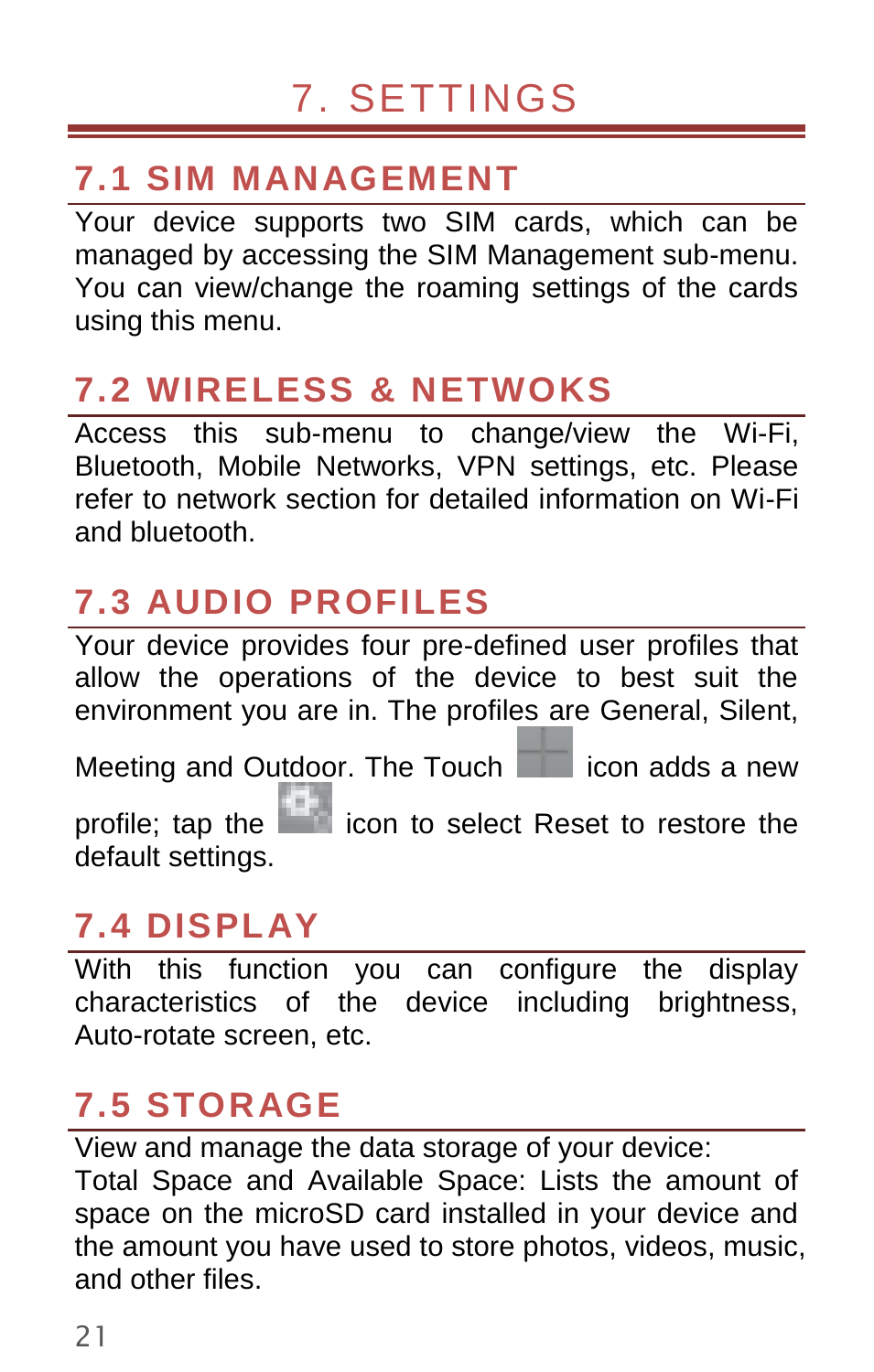Un-mount SD Card: Un-mounts the microSD card from your device so that you can format the card or safely remove it when the device is on.

Available Space: The amount of internal phone storage used by the operating system, its components, applications (including those you downloaded), and their permanent and temporary data.

### <span id="page-21-0"></span>**7.6 BATTERY**

You can check the battery status of the device by accessing this sub-menu.

# <span id="page-21-1"></span>**7.7 APPLICATIONS**

This sub-menu enables you to manage all the installed, running and applications saved in the device memory and SD card. You can remove and manage installed applications, view and control running applications, allow installation of non we build in market applications.

### <span id="page-21-2"></span>**7.8 LOCATION ACCESS**

Your device supports Global Positioning System.

# <span id="page-21-3"></span>**7.9 SECURITY**

You can protect your device from unauthorized users by setting the PIN code or entering a password.

#### **Enable or Disable SIM card PIN**

When PIN code is enabled, you are required to enter the PIN code before making a call.

- $\triangleright$  Go to Application Drawer > Settings > Security.
- On the SIM card lock tab, select Set up SIM card lock.
- Select a SIM card.
- ▶ Tap Lock SIM card to use PIN. Check to enable, uncheck to disable.
- $\triangleright$  Enter the current PIN code.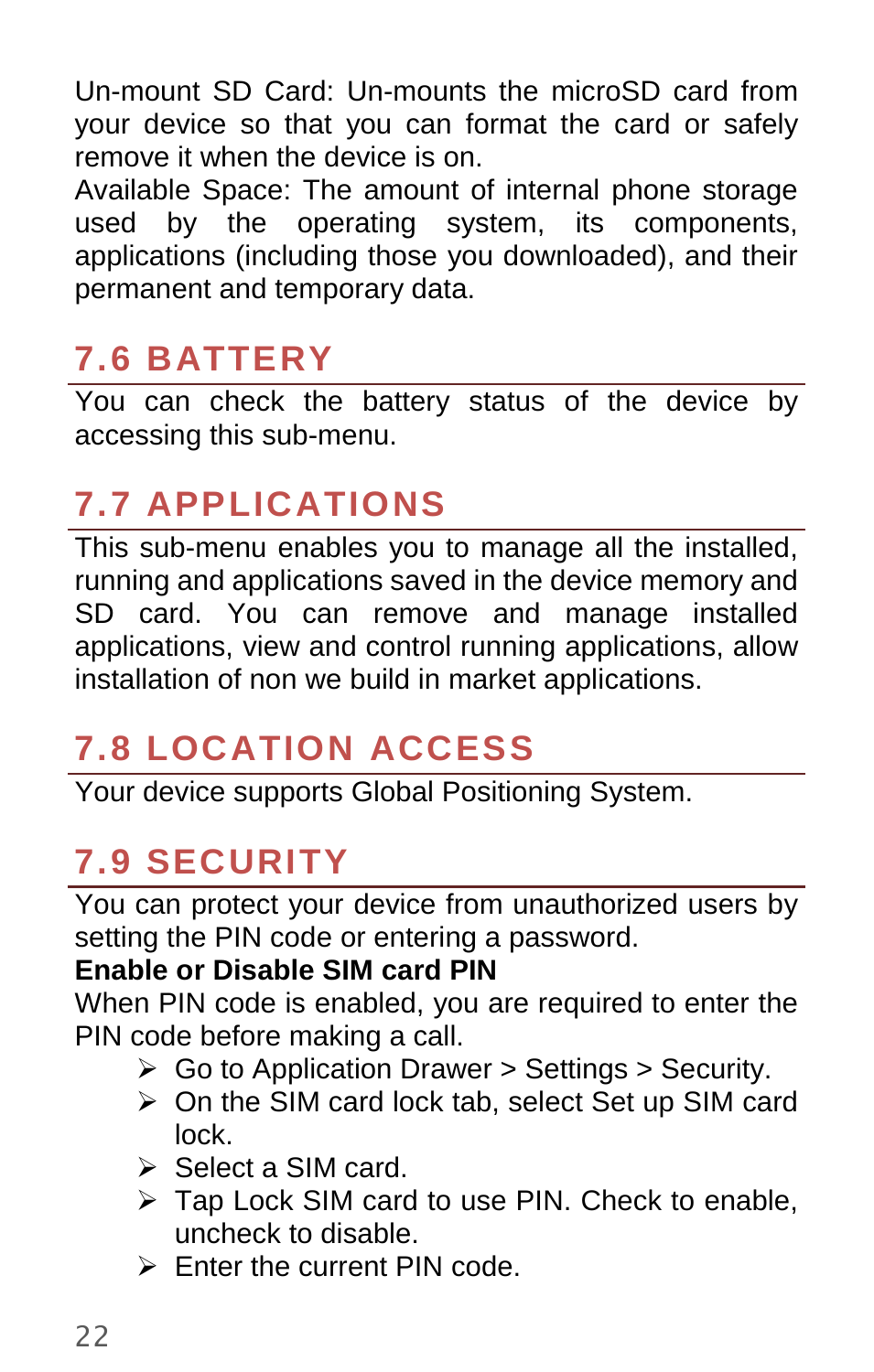- > To change the PIN code, select Change PIN.
- $\triangleright$  Enter the old PIN code.
- $\triangleright$  Enter the new PIN code and confirm.

#### **Setup Screen Lock**

You can set up a lock for your screen in form of Pattern, PIN code or password.

- $\triangleright$  Go to Settings > Security
- $\triangleright$  Set up screen lock
- Select a desired form (Slide,、Pattern、PIN、 password etc)

# <span id="page-22-0"></span>**7.10 LANGUAGE AND INPUT**

Use the Language & Keyboard settings to select the language for the text on your device and for configuring the onscreen keyboard, including words that you've added to its dictionary.

# <span id="page-22-1"></span>**7.11 BACKUP & RESET**

You can use the Privacy settings to manage your personal information, such as back up my data, automatic restore and factory date reset.

# <span id="page-22-2"></span>**7.12 ACCOUNTS**

Use the Accounts to add, remove, and manage your Google and other supported accounts. You also use these settings to control how and whether all applications send, receive, and sync data on their own schedules, and whether all applications can synchronize user data automatically.

# <span id="page-22-3"></span>**7.13 DATE AND TIME**

You can select to set date, time and time zone using this sub-menu.

Use Automatic unless you need to override the network values.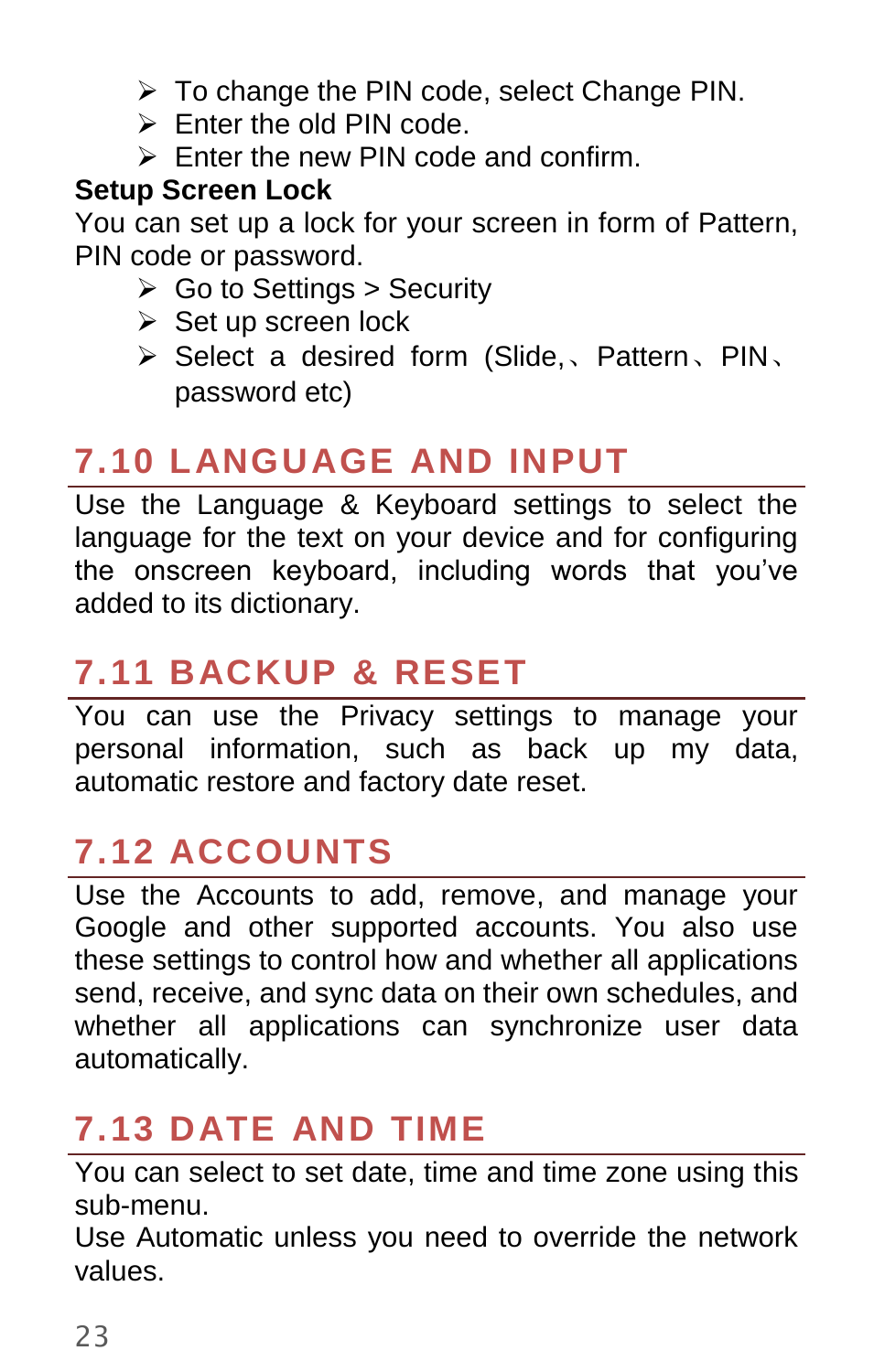Use 24-hour format: Select to set 24-hour formats on or off.

Choose Date format: Select from a variety of formats.

# <span id="page-23-0"></span>**7.14 SCHEDULE POWER ON/OFF**

You can set the time for auto power on /off. Do turn the status on before using that function, and then the time.

## <span id="page-23-1"></span>**7.15 ACCESSIBILITY**

You can use the Accessibility settings to configure any accessibility plug-ins you have installed on your device.

### <span id="page-23-2"></span>**7.16 ABOUT PHONE**

You can view system information Including System updates, Status, Legal information, Model number, Android version and so on.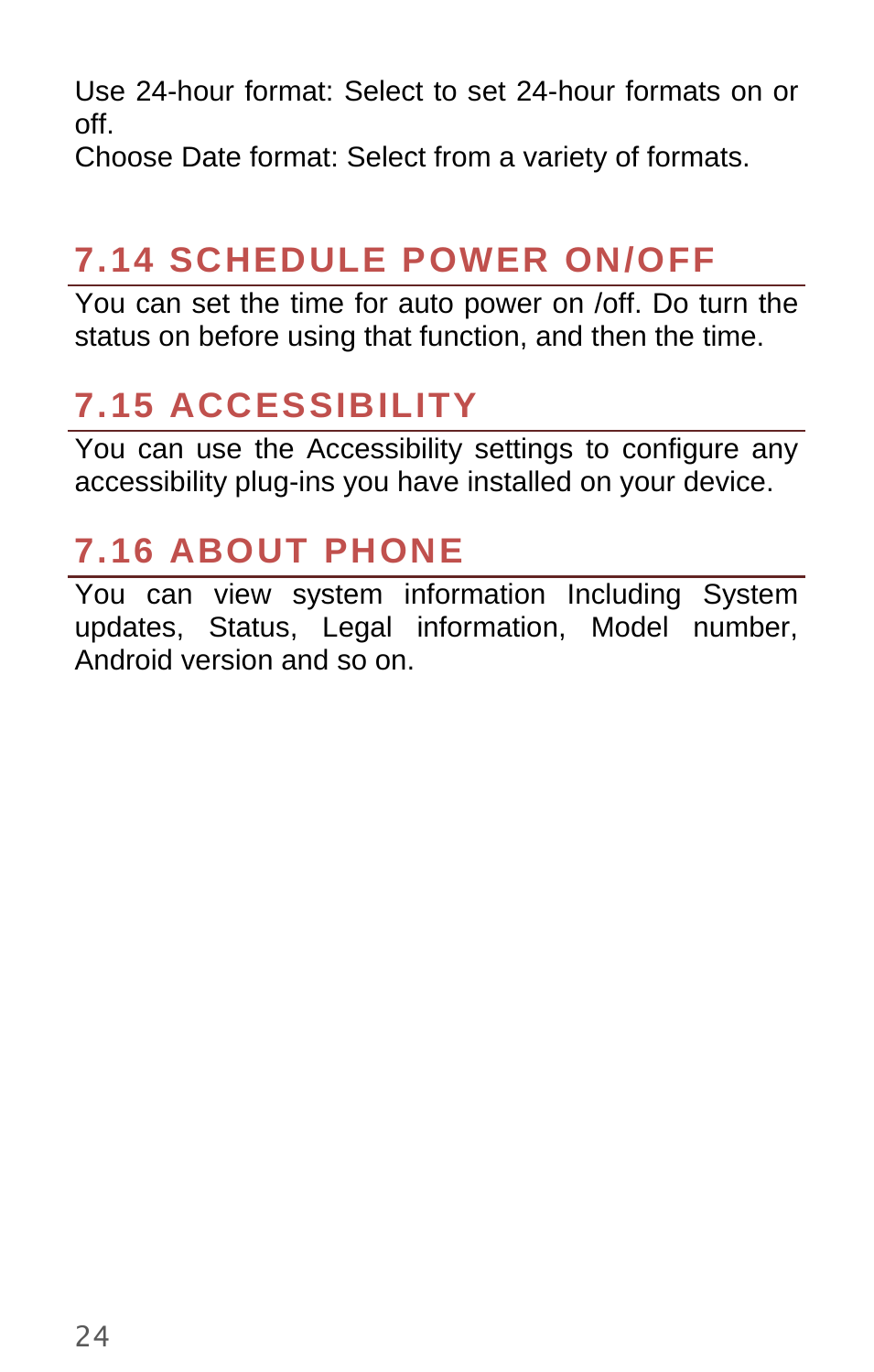# <span id="page-24-0"></span>8. APPLICATIONS AND UTILITIES

# <span id="page-24-1"></span>**8.1 CALCULATOR**

Calculator helps you perform basic arithmetic functions, such as addition, subtraction, multiplication and division.

## <span id="page-24-2"></span>**8.2 CLOCK**

This function gives you an access to the alarm clock.

Go to  $\rightarrow$  Clock

 $\triangleright$  Tap  $\blacksquare$   $\triangleright$  tap  $\blacksquare$  to add alarm.

# <span id="page-24-3"></span>**8.3 GMAIL**

Gmail is Google's web-based email service. Google Mail is configured when you first set up your device. Depending on your synchronization settings, Google Mail on your device is automatically synchronized with your Google Mail account on the web.

Go to Main Menu > Gmail.

Select Create or Existing your Google account.

Follow the on screen instructions to login or create your Gmail username and password.

Once logged in, you can begin reading and sending emails from your Gmail account.

# <span id="page-24-4"></span>**8.4 LOCAL**

Places helps you discover nearby places you'll love. Quickly search for Restaurants, Cafes, Bars and other places, while on the go. Places also makes it easy to quickly rate the places you visit. By rating places you'll get place recommendations based on the places you like and recommendations from your friends.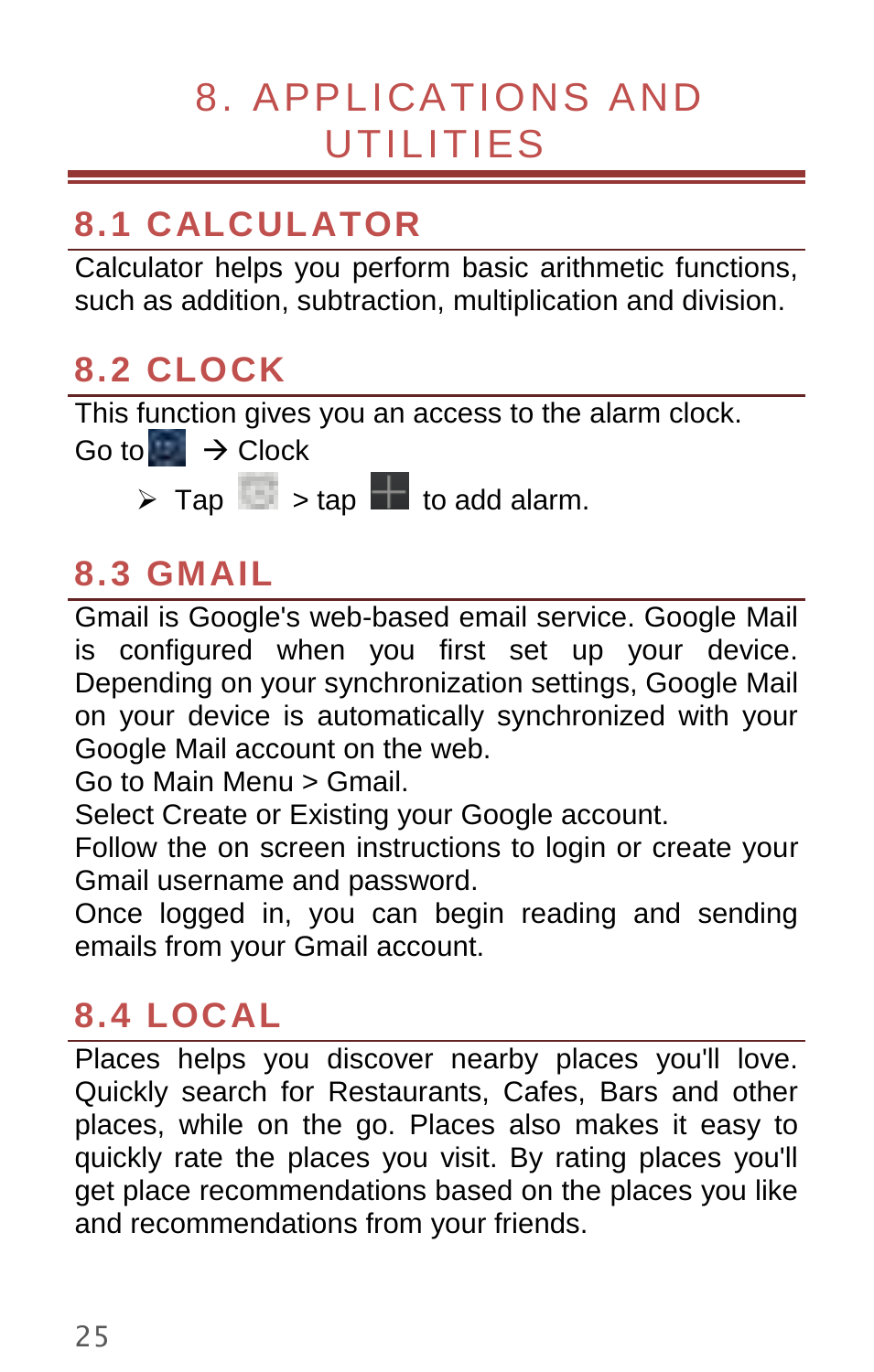## <span id="page-25-0"></span>**8.5 PLAY STORE**

Play store allows you to find and download applications and fun games for your device.

- $\triangleright$  Go to Main Menu > Play Store and setup your Google account.
- $\triangleright$  Select Create to create a new account or Existing to sign in your existing account.

Once you are signed in you can begin searching and downloading programs from the market. Tap Apps to view the list of applications available and tap Games to view the list of games available.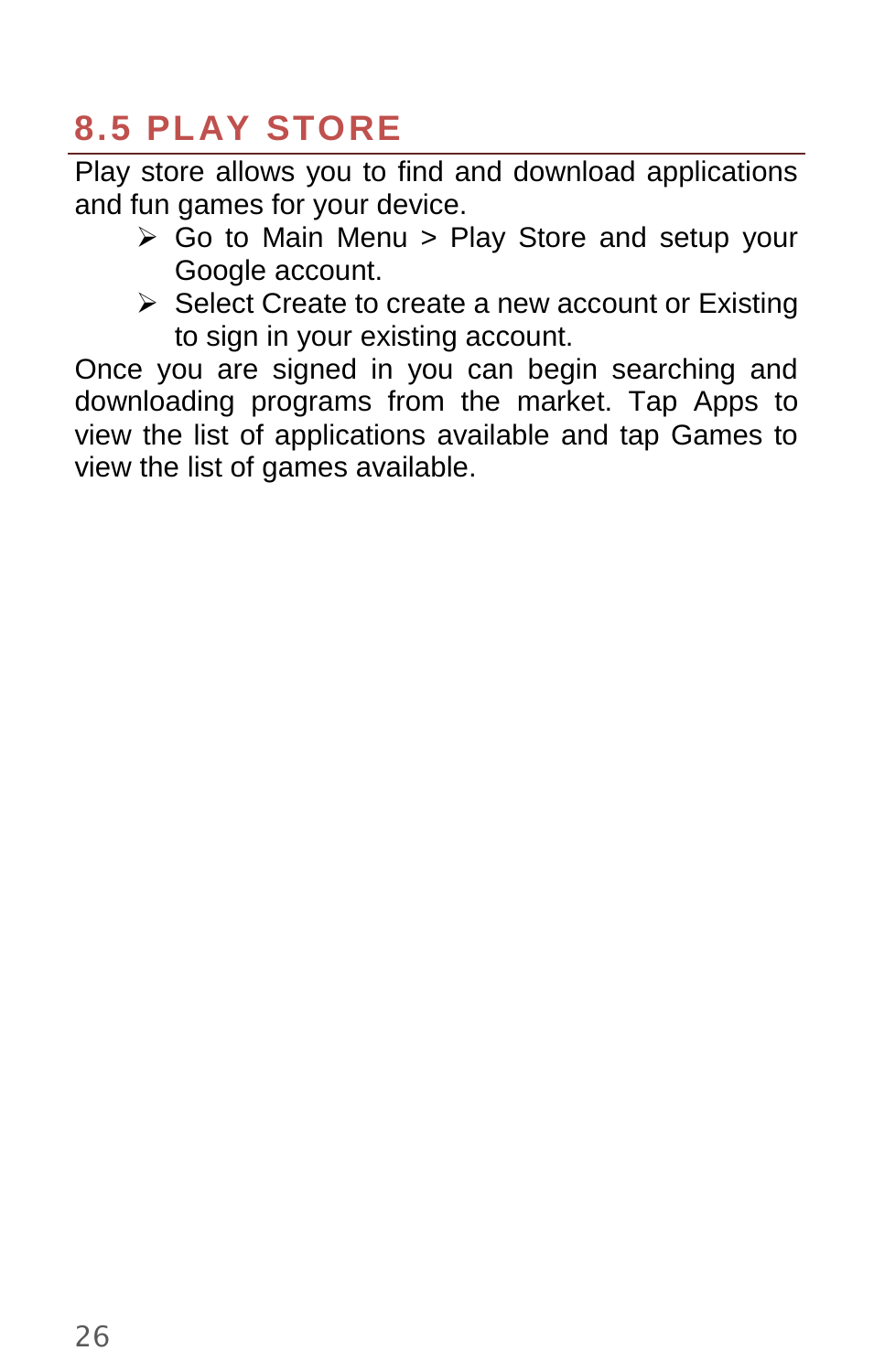# 9. SPECIFICATIONS

<span id="page-26-0"></span>

| <b>Screen</b>                  | 4 inch (WVGA)                                                   |
|--------------------------------|-----------------------------------------------------------------|
| <b>Battery</b>                 | 1500mAh                                                         |
| <b>Dimensions</b>              | 124x65x10.65 mm                                                 |
| Weight                         | 120 g                                                           |
| <b>Network</b>                 | GSM: 850/900/1800/1900<br>M <sub>Hz</sub><br>WCDMA: 1900/850MHz |
| <b>Standby Time</b>            | Up to 400 hours*                                                |
| <b>Maximum</b><br>Talk<br>Time | Up to 7 hours*                                                  |
| <b>Power Adapter</b>           | Input: 100-240V/1000mA                                          |

\* The standby time and maximum talk time depend upon the network signals and settings.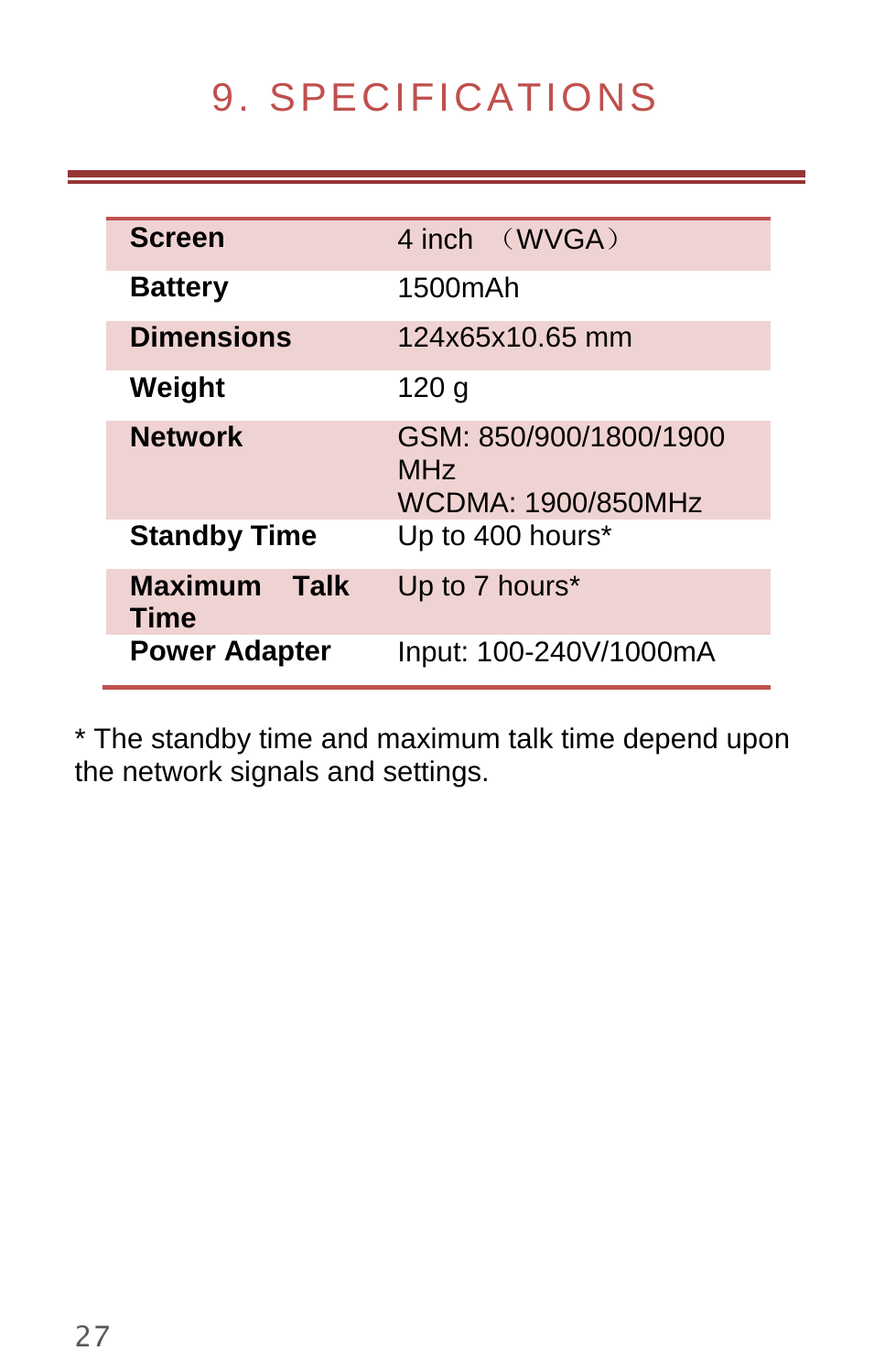<span id="page-27-0"></span>

#### **Help us save Our Environment…GO GREEN..!!**

All our endeavors are directed towards providing environment friendly products to you. The materials used in our devices are recyclable and can be reused to make new products. We strive to make products that are safe for our consumers as well as the environment. Come join hands with us and make world a better place to live.

Preserve natural resources for future generations by recycling your phone. The phone contains some metals, when recycled properly; these can be put back into circulation, decreasing the need for new metal mining. Recycling reduces the need for raw materials, saves energy, helps mitigate Global Warming and reduces pollution, reduces waste products in landfills; therefore preserving natural resources for the future and saving the planet.

Follow some simple steps and contribute towards saving the planet.

#### **DOs**

Recycle your handset and its accessories.

To protect natural resources and to promote re-use of the material, kindly separate batteries from other type of waste.

#### **DONTs**

Do not dispose off your mobile and its battery in fire.

Do not dispose your mobile with the regular waste.

Do not over charge your handset. Remove the charger when battery is full.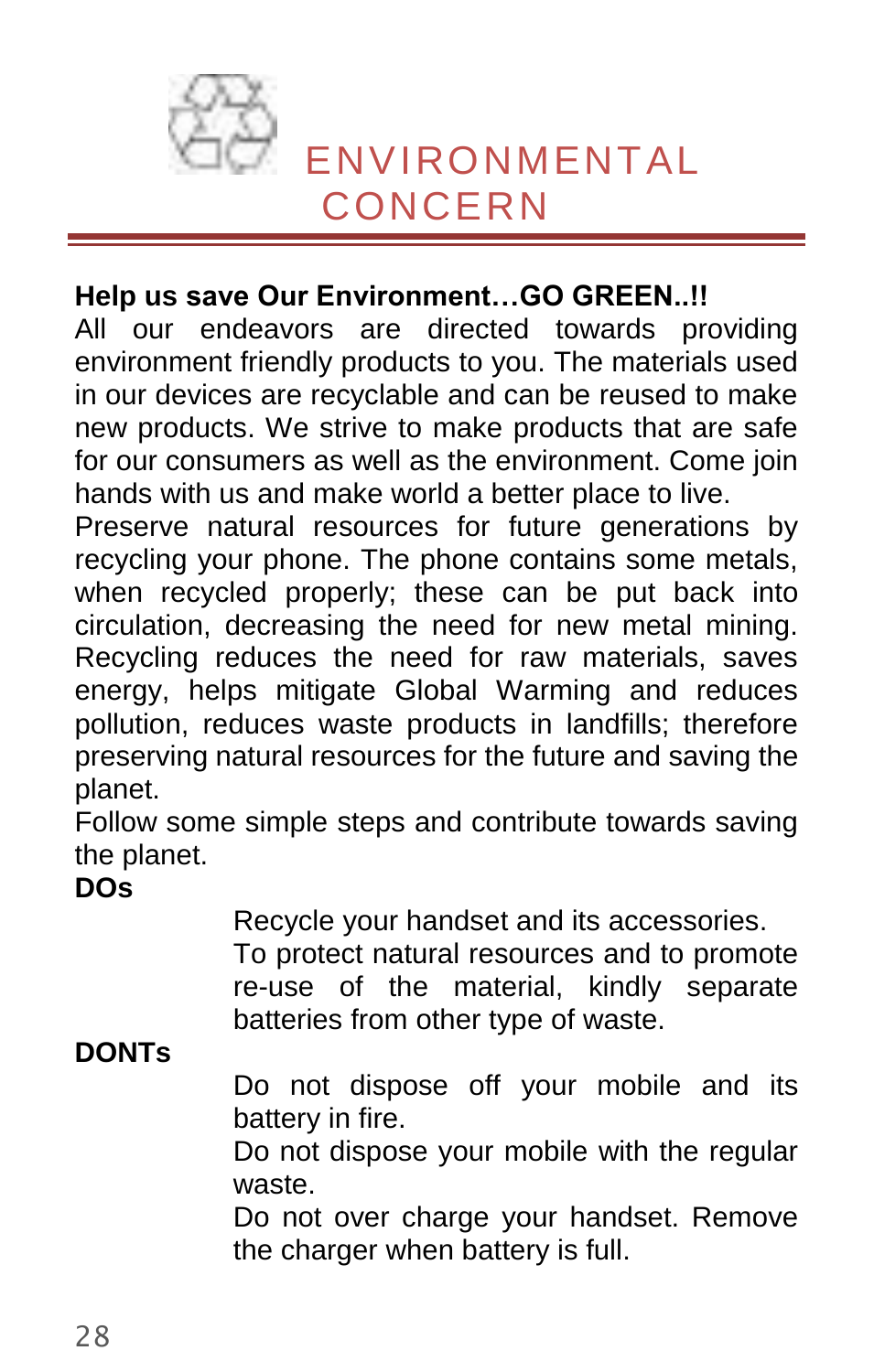Don't trash your phone, instead RECYCLE it



This logo signifies that this product and/or its consitituents should not be disposed off with other household waste.

#### **Hazards of Improper handling, accidental breakage, damage and /or improper recycling of hazardous elements**

If this product is improperly handled, broken or damaged or carelessly recycled or disposed off in the fire, can result in environmental and data security concerns, including the following:

- Affect nearly every system in the human body and result in birth defects, brain, heart, liver, kidney and skeletal system damage. They will also significantly affect the nervous and reproductive systems of the human body;
- When burned, create cancer-producing dioxins which are released into the air we breathe; If<br>thrown in landfills, may leach into may leach into groundwater affecting your local community;
- In warm climates, the oxidation of mercury in the environment can be accelerated, leading to the creation of oxidized Hg atoms that are known to be associated with ozone depletion; and Improper recycling additionally results in data security issues, as private electronic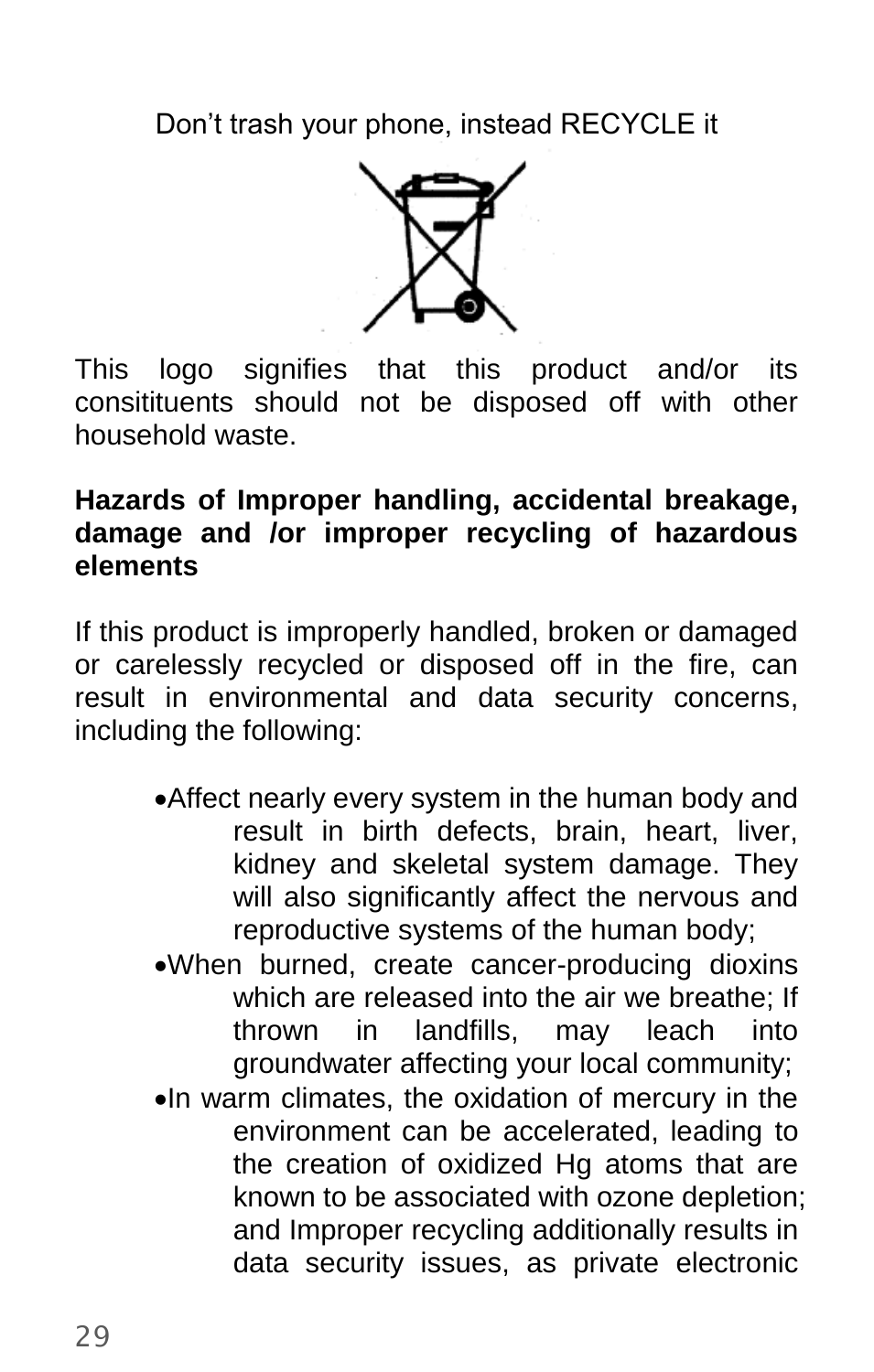information remains on hard drive, if not properly removed before disposal.

#### **How to Recycle**

Please get your electronics products recycled only through authorized recyclers, approved by Pollution Control Board. We provide facility of recycling of our products. For details of our collection centers, please visit our website or call our customer care. Help us to GO GREEN.

#### **Constitution of Hazardous Elements in your Device:**

Your device does not contain the following hazardous elements in a proportion higher than the limits provided hereunder: maximum concentration value of 0.1% by weight in homogenous materials for lead, mercury, hexavalent chromium, polybrominated biphenyls and polybrominated diphenyl ethers; and maximum concentration value of 0.01% by weight in homogenous materials for cadmium.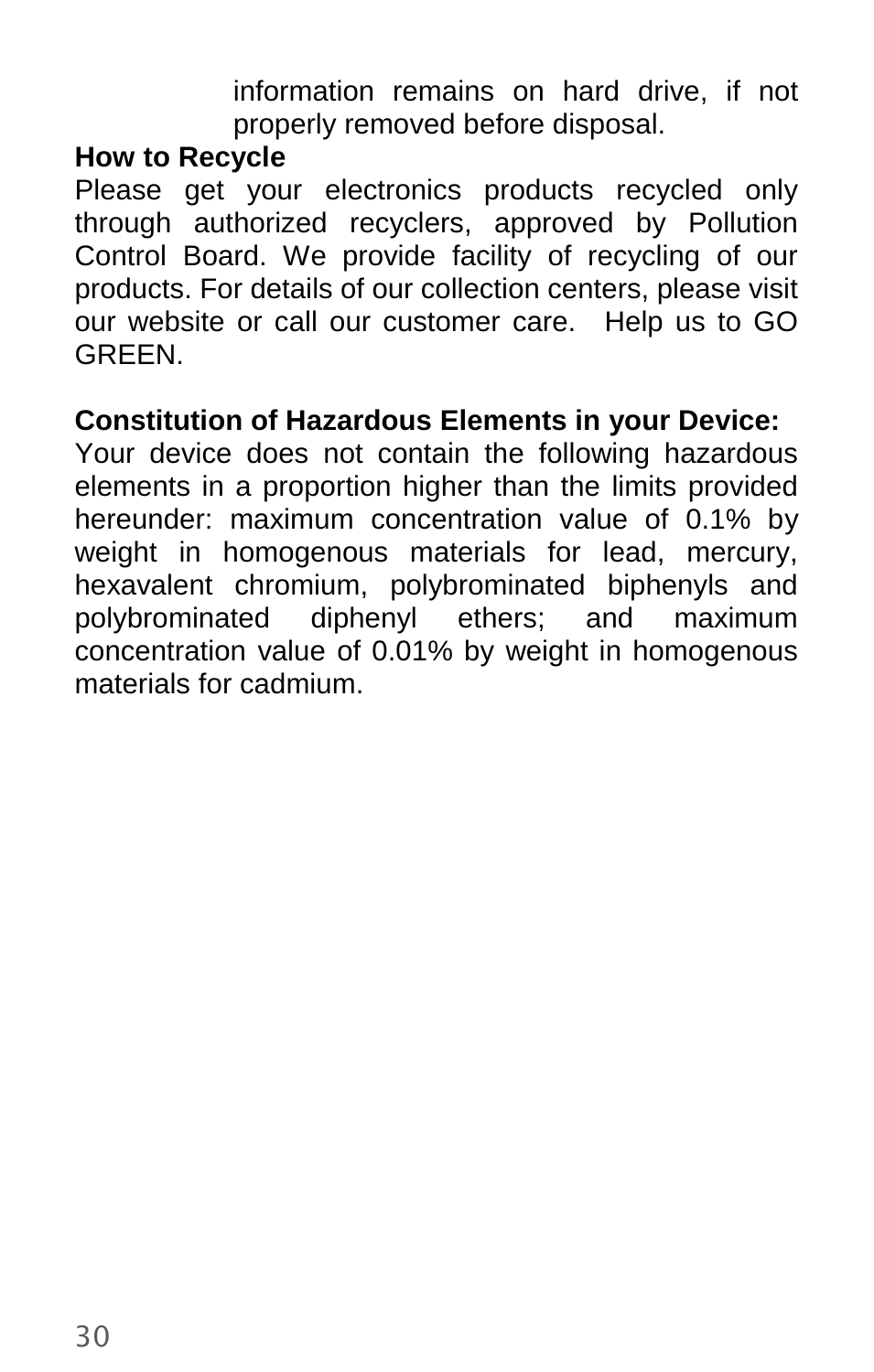#### **Symphony W66 Menu:**

**Features:** You can get a brief list of the major features of your handset here.

**Contact Us:** IF you face any problem please see the address of your nearest service centre.

Also you can mail us for your inquiry at [customercare@symphony-mobile.com](mailto:customercare@symphony-mobile.com)

Please visit our website: [www.symphony-mobile.com](http://www.symphony-mobile.com/)

## FCC compliance statement

This device complies with part 15 of the FCC Rules. Operation is subject to the following two conditions:

(1) This device may not cause harmful interference.

(2) This device must accept any interference received, including interference that may cause undesired operation.

Caution: Changes or modifications not expressly approved by the party responsible for compliance could void the user's authority to operate the equipment.

This equipment has been tested and found to comply with the limits for a Class B digital device, pursuant to part 15 of the FCC Rules. These limits are designed to provide reasonable protection against harmful interference in a residential installation. This equipment generates uses and can radiate radio frequency energy and. if not installed and used in accordance with the instructions, may cause harmful interference to radio communications. However, there is no guarantee that interference will not occur in a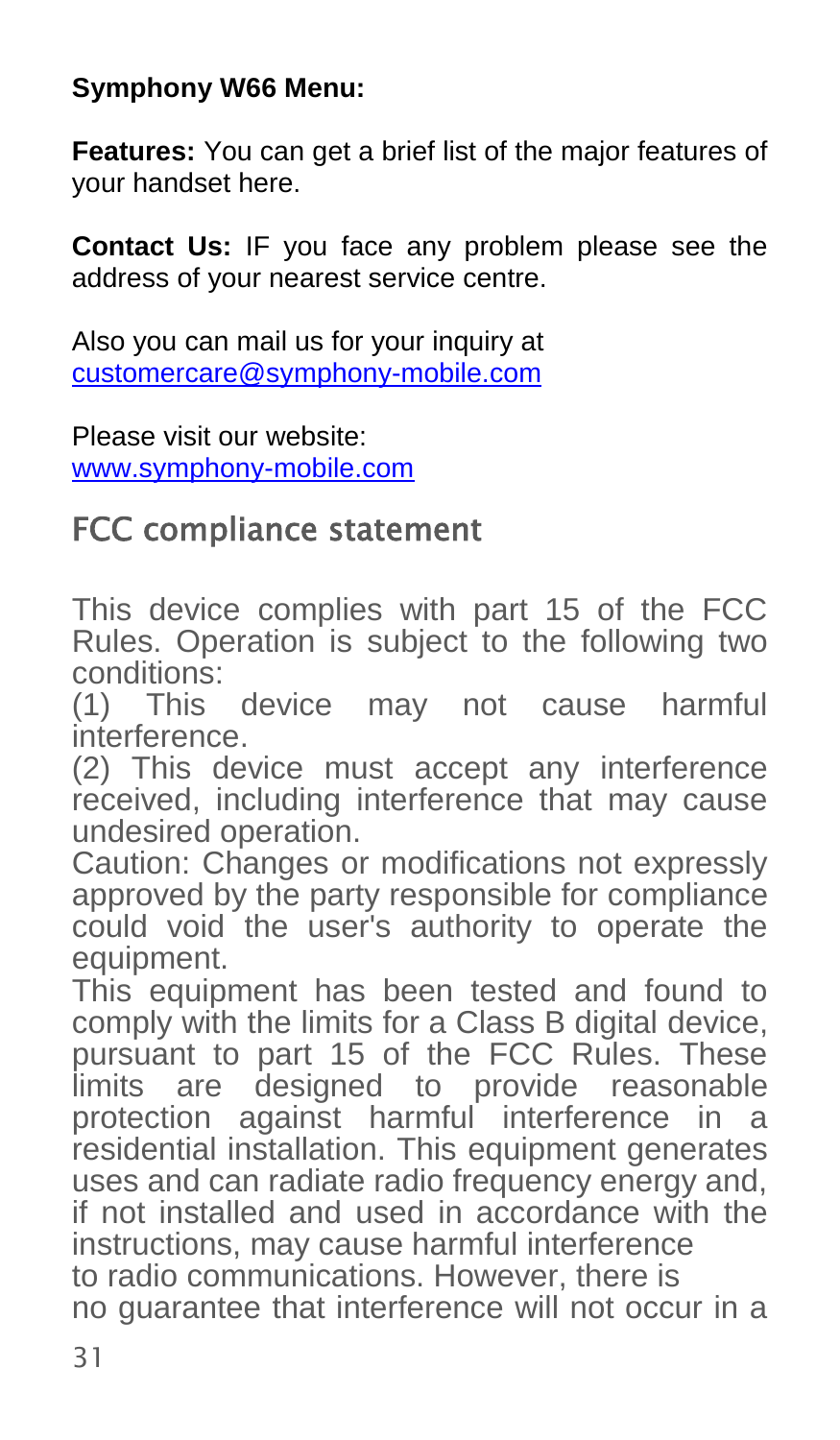particular installation. If this equipment

does cause harmful interference to radio

or television reception, which can be determined by turning the equipment off and on, the user is encouraged to try to correct the interference by one or more of the following measures:

—Reorient or relocate the receiving antenna.

—Increase the separation between the

equipment and receiver.

—Connect the equipment into an outlet on a circuit different from

that to which the receiver is connected.

—Consult the dealer or an experienced radio/TV technician for help.

SAR tests are conducted using

standard operating positions accepted by the FCC with the Phone transmitting at its highest certified power level in all tested frequency bands, although the SAR is determined at the highest certified power level, the actual SAR level of the phone. While operating can be well below the maximum value, in general, the closer you are to a Wireless base station antenna, the lower the power output. Before a new model phone is a available for sale to the public, it must be tested and certified to the FCC that it does not exceed the exposure limit established by the FCC, Tests for each phone are performed in positions and locations (e.g. at the ear and worn on the body)as required by the FCC.

For body worn operation, this model phone has been tested and meets the FCC

RF exposure. Guidelines when used with

an accessory designated for this product or when used with an accessory that Contains no metal and that positions the handset a minimum of 1 cm from the body.

Non-compliance with the above restrictions may